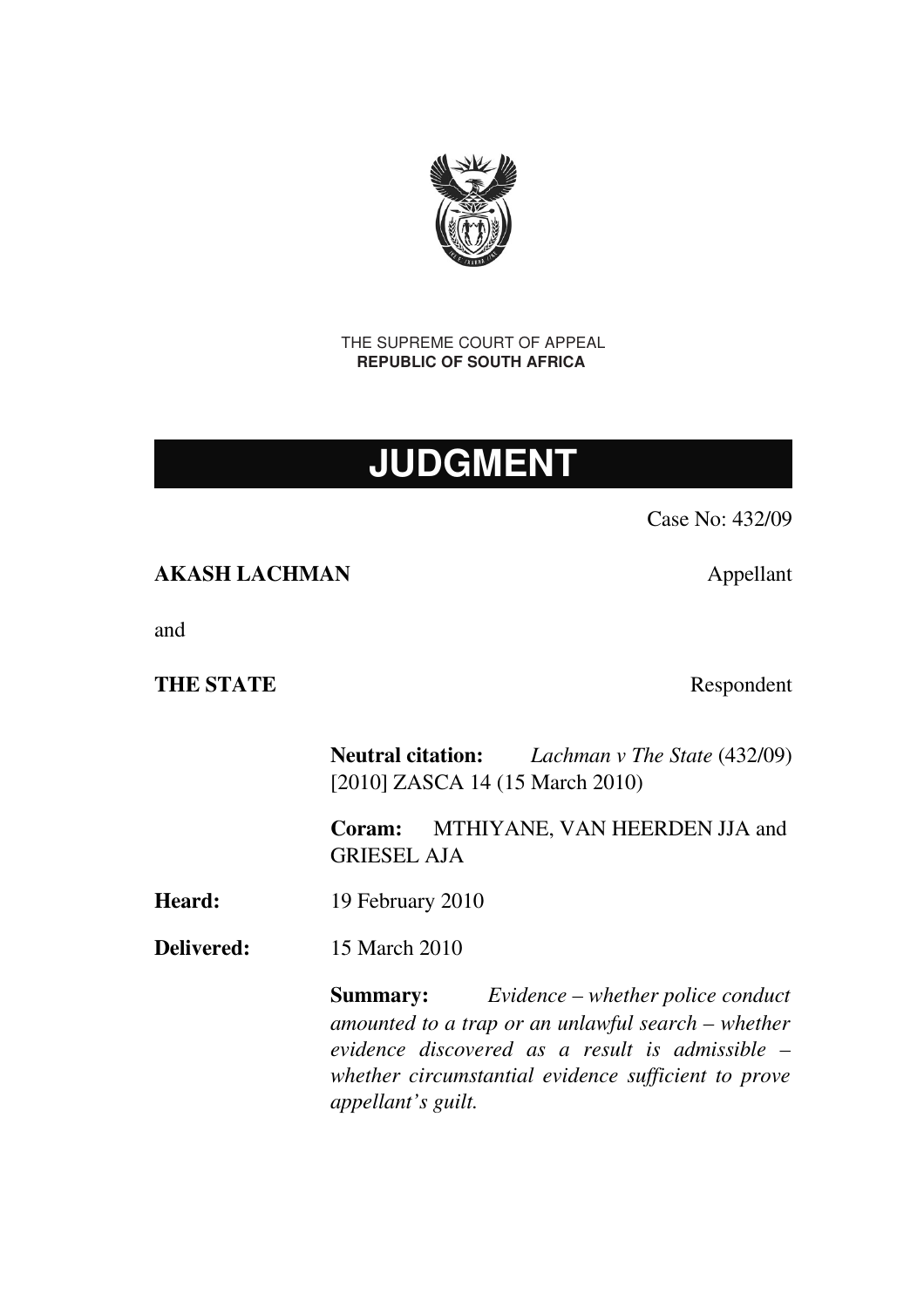#### ORDER

\_\_\_\_\_\_\_\_\_\_\_\_\_\_\_\_\_\_\_\_\_\_\_\_\_\_\_\_\_\_\_\_\_\_\_\_\_\_\_\_\_\_\_\_\_\_\_\_\_\_\_\_\_\_\_\_\_\_\_\_\_\_\_\_\_\_\_\_

\_\_\_\_\_\_\_\_\_\_\_\_\_\_\_\_\_\_\_\_\_\_\_\_\_\_\_\_\_\_\_\_\_\_\_\_\_\_\_\_\_\_\_\_\_\_\_\_\_\_\_\_\_\_\_\_\_\_\_\_\_\_\_\_\_\_\_\_

On appeal from: The Eastern Cape High Court (Grahamstown) (Kroon and Pickering JJ sitting as a court of appeal from a regional court):

The appeal is dismissed.

## JUDGMENT

\_\_\_\_\_\_\_\_\_\_\_\_\_\_\_\_\_\_\_\_\_\_\_\_\_\_\_\_\_\_\_\_\_\_\_\_\_\_\_\_\_\_\_\_\_\_\_\_\_\_\_\_\_\_\_\_\_\_

\_\_\_\_\_\_\_\_\_\_\_\_\_\_\_\_\_\_\_\_\_\_\_\_\_\_\_\_\_\_\_\_\_\_\_\_\_\_\_\_\_\_\_\_\_\_\_\_\_\_\_\_\_\_\_\_\_\_

#### GRIESEL AJA (MTHIYANE and VAN HEERDEN JJA concurring):

[1] The appellant was convicted in the regional court, sitting in East London, on a charge of corruption in contravention of s  $1(1)(b)$  of the Corruption Act 94 of  $1992$  $1992$ .<sup>1</sup> The essence of the charge was that, whilst employed as an auditor in the East London office of the South African Revenue Service (SARS), the appellant corruptly attempted to solicit a bribe from a certain Mr Kwame Mokoena as a reward for assisting the latter to make his tax problems 'go away', which actions constituted an excess of his powers or a neglect of his duties as such auditor.

[2]After his conviction, the appellant was sentenced to five years' imprisonment of which two years were conditionally suspended. His appeal to the Eastern Cape High Court, Grahamstown against the

<span id="page-1-0"></span><sup>&</sup>lt;sup>1</sup> Since repealed and replaced by the Prevention and Combating of Corrupt Activities Act 12 of 2004, which came into operation on 27 April 2004.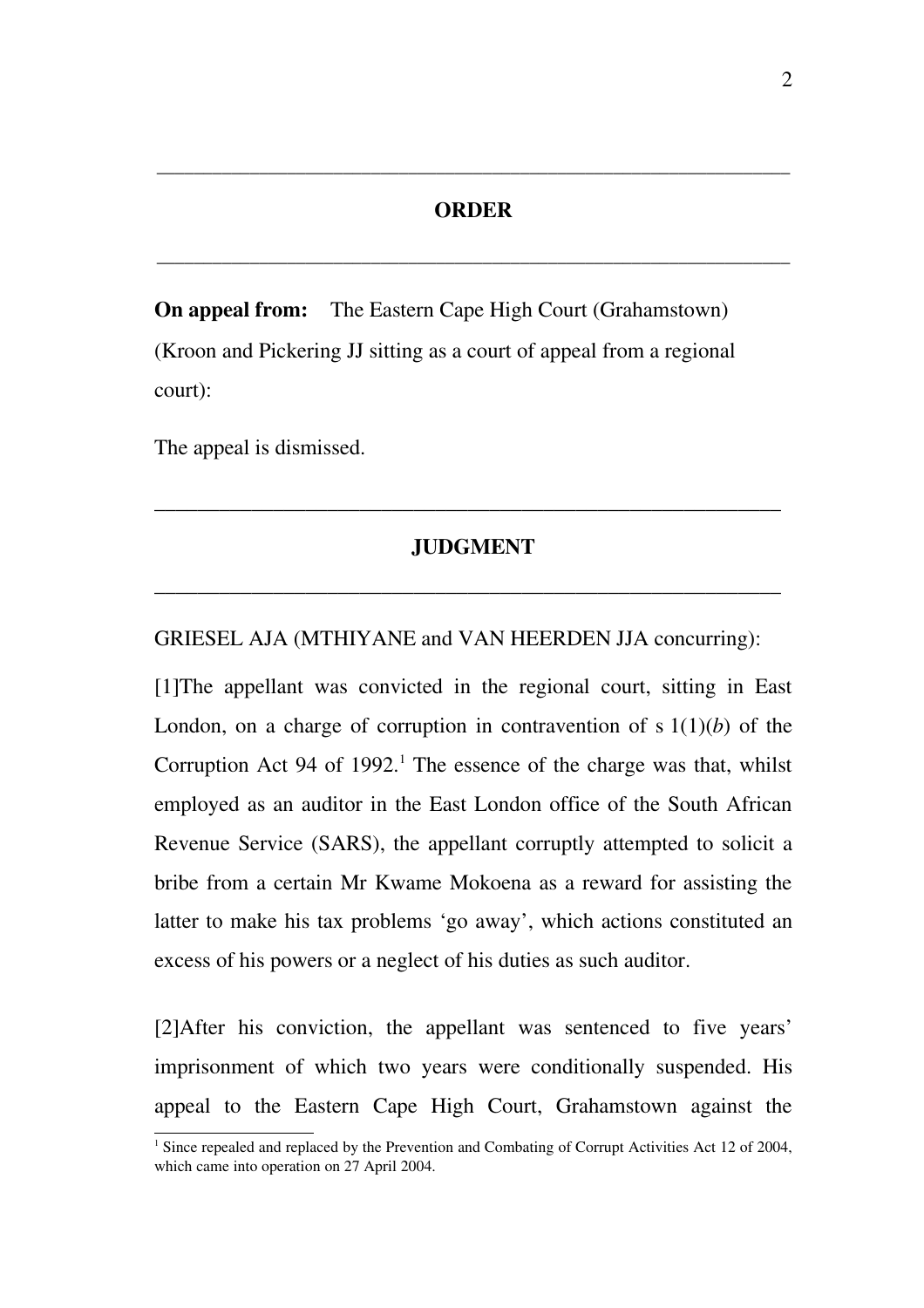conviction and sentence was unsuccessful, hence this further appeal against his conviction,<sup>[2](#page-2-0)</sup> which comes before us with leave granted by this court.

#### Factual background

[3]The evidence of Mokoena was that he was at all material times the owner of a business entity styled Investorex trading as Kwasaka Agencies. He was registered with the East London branch of SARS as a vendor liable to pay Value Added Tax ('VAT'). His file at SARS was attended to by the appellant in his capacity as auditor, together with another auditor, a certain Ms Sabrina Taylor.

[4]On 23 September 2003 Mokoena received a telephone call from the appellant who sought certain details relating to Mokoena's tax affairs. Mokoena made an appointment to see the appellant at the SARS offices later that same day to discuss the matter. At the interview, the appellant pointed out to Mokoena that he had not submitted his tax returns and that SARS had decided to conduct an audit of his business affairs. Mokoena was accordingly requested to submit certain further information to SARS.

[5]Shortly after the interview, on his arrival at home, Mokoena received an anonymous text message (commonly referred to as an 'SMS', an

<span id="page-2-0"></span><sup>&</sup>lt;sup>2</sup> Although the question of sentence was also addressed in the heads of argument filed on behalf of both parties, the appellant's notice of application for leave to appeal to this court was expressly confined to the conviction. Furthermore, the order of this court simply recorded that 'special leave to appeal is granted to the Supreme Court of Appeal', without including sentence in the scope of the appeal. In the circumstances, no proper appeal against sentence is before us, as counsel for the appellant rightly conceded at the commencement of his address to this court.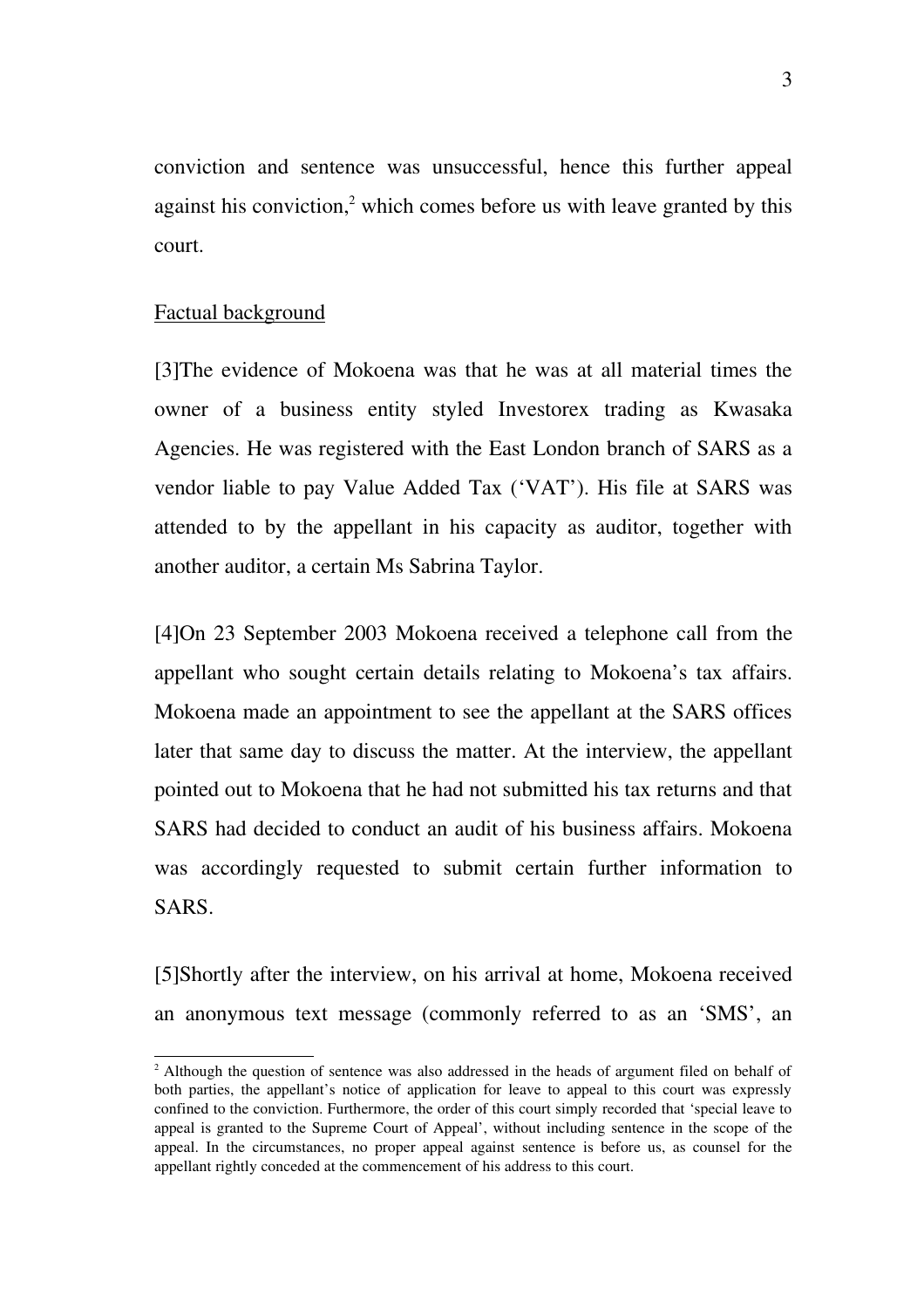abbreviation for 'short message service') on his cellphone, emanating from a cellphone with the number 0726786492. The message was to the following effect:

'I can help you with your tax affairs, you have got problems and I can help you with your tax affairs.'

Mokoena was instructed by the anonymous author not to call the number from which the SMS was sent, but to reply only via SMS as it was dangerous to talk over the telephone, with the sender working at SARS.

[6]Later that evening Mokoena received further SMSs from the same cellphone number, one advising him that he would only have to pay SARS the amount of R10 000 in order to get all his books with SARS up to date and another one requesting him to pay R60 000 'in order to make [his] problems with the Receiver disappear'. After commenting to his wife that the person was playing a game with him, and that he did not know what it was all about, he sent an SMS in reply to the effect that he only had R30 000 available. The response thereto was to the effect that, 'I am doing you a favour, that's only half the amount and I am doing you a favour'.

[7]The following day Mokoena received a further SMS enquiring when he would have the money available. He decided to ignore this SMS, as also further SMSs he received that day. A few days later he received a fax from the SARS offices, co-signed by Ms Taylor and the appellant, requesting a list of his assets and his banking and other details. Receipt of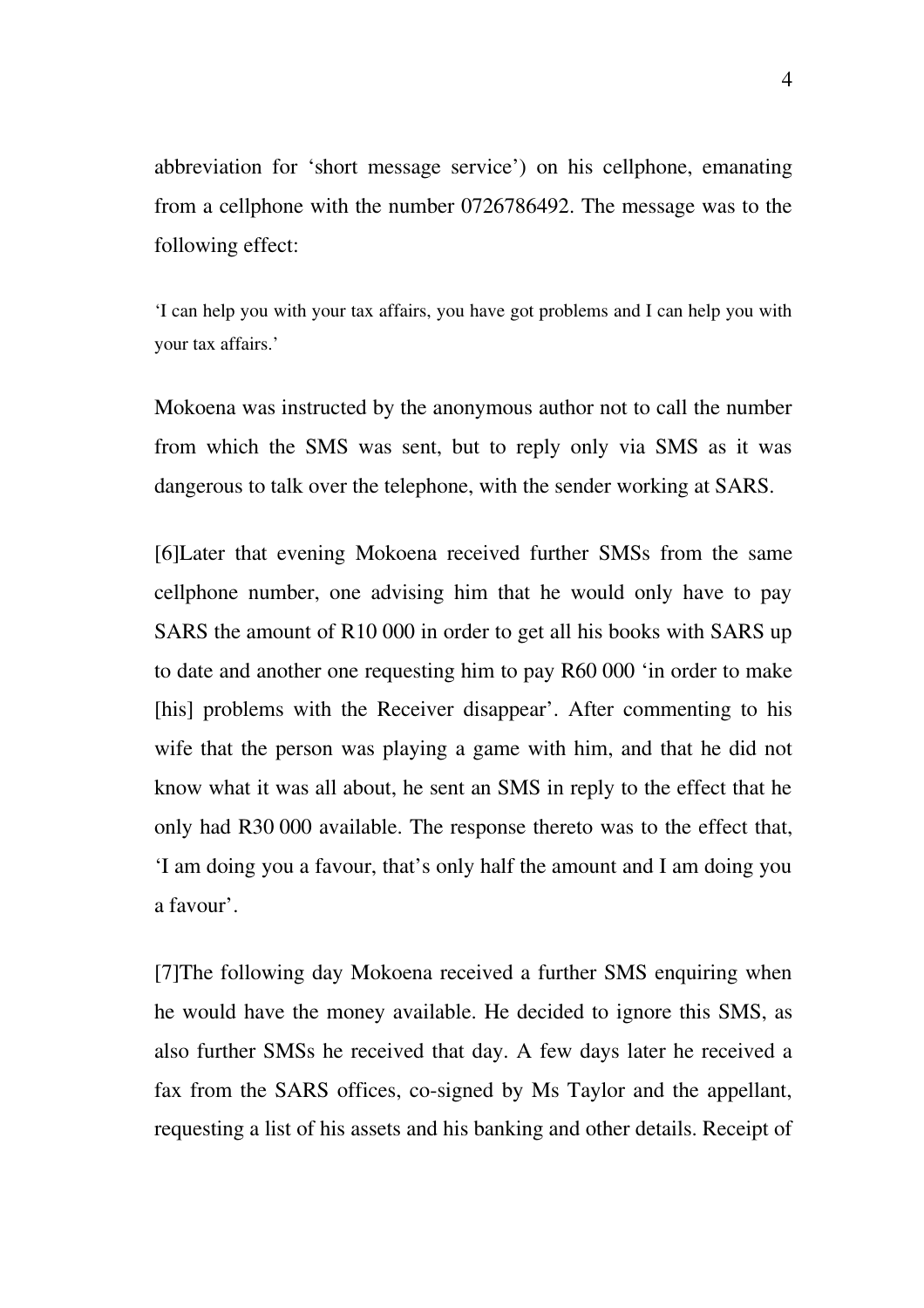the fax was followed by another SMS to the following effect: 'I work at SARS; nobody can help you but me. Not even your accountant can help you.' A further SMS followed shortly afterwards, enquiring whether Mokoena had received the fax.

[8]Mokoena subsequently had another meeting with the appellant at the SARS offices during which the appellant informed Mokoena that the Special Investigating Unit of SARS intended to charge him and secure a criminal conviction for tax evasion. The appellant highlighted the seriousness of the matter. Within 20 or 30 minutes of his leaving the SARS offices Mokoena received another SMS that canvassed the same aspects that had been raised with him by the appellant during the earlier meeting. Mokoena described his bemusement at these events as follows:

'And by this time I was just very, very, very suspicious as to how things were developing. Every time I received a fax, I'd get an SMS. Every time I received a call or I spoke to somebody, I'd receive an SMS.'

[9]The SMSs continued thereafter, Mokoena stating that in total he probably received more than 200 of them over a period of just over three weeks. All the SMSs emanated from the same cellphone number.

[10]On Monday, 13 October 2003, Mokoena received a further SMS instructing him to pay R20 000 or 'the deal was off', thus leaving him to face the consequences of the investigation by the special investigating unit. By this time, according to Mokoena, he realised that he could not trust anybody at SARS 'as I felt as though I was either being framed or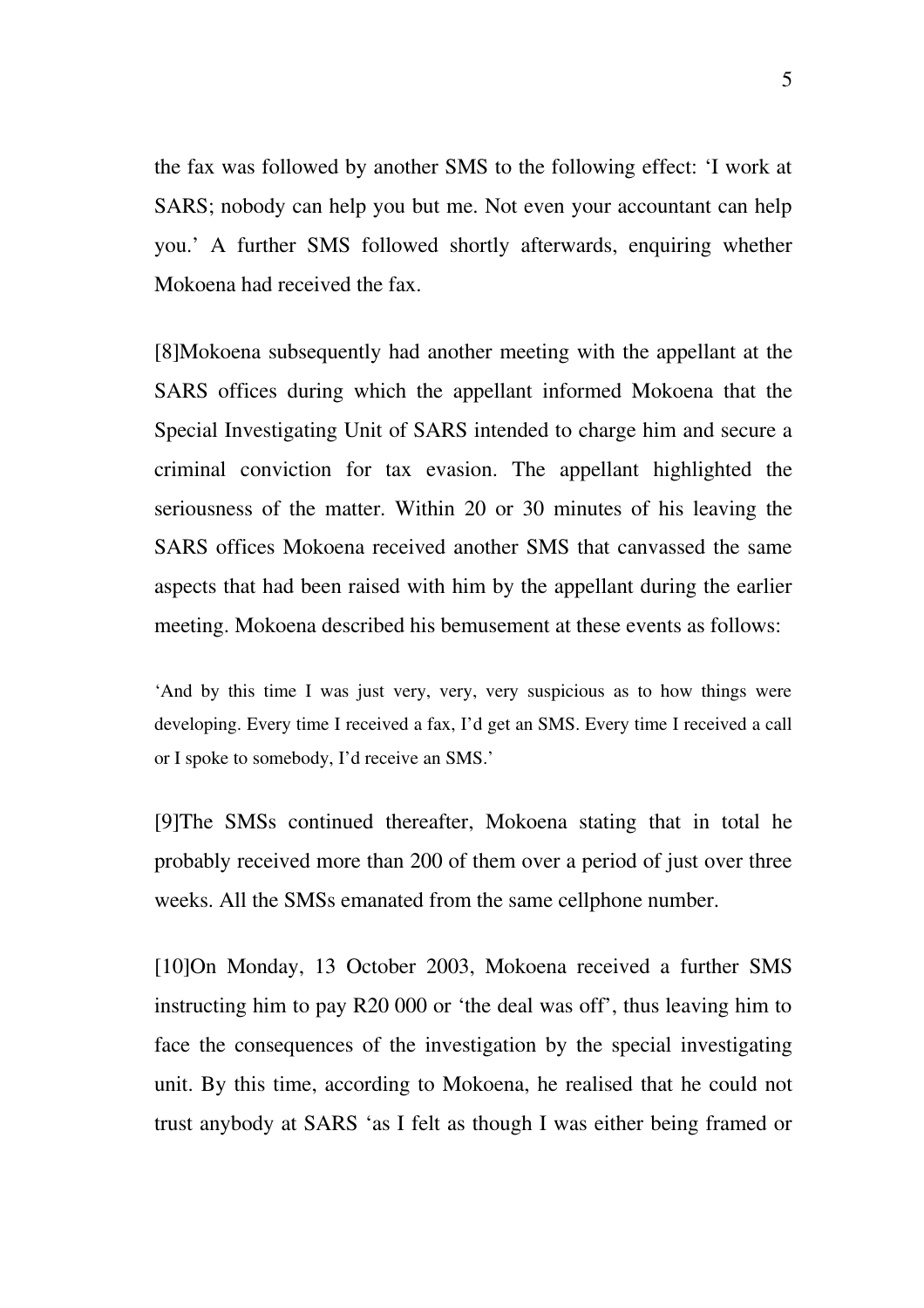trapped or pressured into something'. He accordingly consulted his attorney, who advised him to enlist the services of a private investigator. He thereupon approached Mr Tyrone Power, a private investigator, who advised him to 'play along' with the author of the SMSs while Power undertook to contact SARS.

[11]Matters came to a head on the morning of Thursday, 16 October 2003, when Mokoena received a further SMS instructing him to deliver the R20 000 to the author at the offices of SARS in East London. Mokoena drew R20 000 in notes, whereafter he, together with his attorney, Mr Malusi, met Power at the latter's office. There Power introduced him to Captain Buys and Inspector McIntyre of the Organised Crime Unit of the South African Police Service, who had in the interim been contacted by Power. Whilst he was with Buys at Power's office, Mokoena received a further series of SMSs asking whether he had the money ready. Upon ultimate confirmation by Mokoena that the money was available, he was instructed by the anonymous author via SMS to place the money in an envelope addressed to 'Mr Nkula c/o Riette Fellows', marked 'Private and Confidential', and to deliver the envelope to the reception desk at the SARS offices, the receptionist to be informed that the envelope had to be taken to Ms Fellows' desk. Buys accordingly marked an envelope as instructed and placed the money in the envelope. At the suggestion of Buys, only R5 000 was placed in the envelope, instead of the R20 000 demanded in order to reduce the risk of the money being lost. Prior to placing the money into the envelope, the relevant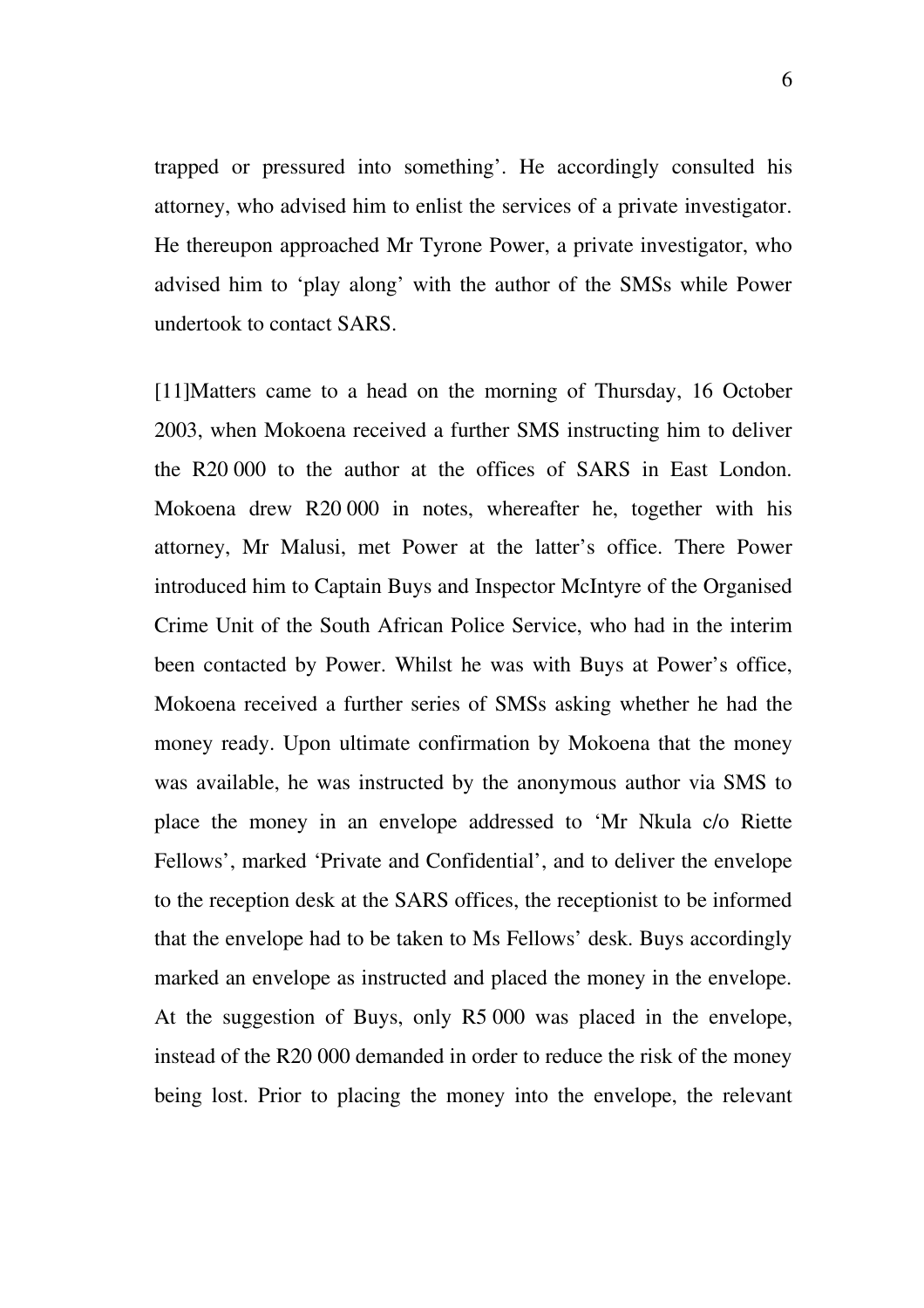notes (or at least some of them) were photo-copied in Power's office so as to facilitate later identification.

[12]Buys then set about making arrangements for the operation to be carried out. Thus he enlisted the services of Malusi's driver to deliver the envelope at the SARS reception desk; he arranged for a member of Power's staff to video the delivery of the envelope and the collection thereof by whomever came to collect it; he secured permission from Ms Perks, a member of the investigative personnel of SARS, for Buys and McIntyre to station themselves inside the SARS building before the delivery and collection of the envelope took place. He also applied telephonically to the relevant police official for the necessary permission to conduct a covert operation, which was duly authorised.

[13]On arrival at the SARS offices Buys and McIntyre took up position in a storeroom, from which vantage point they had a view of the passage between the appellant's office and the stairway leading down to the ground floor and the reception area. A further police officer, Inspector Mbiko, was stationed in the reception area for the purpose of witnessing the delivery and collection of the envelope. An employee of Power with a concealed video camera was with him. Power and Mokoena remained in Power's car, which was parked in the street outside the SARS building.

[14]In due course Malusi's driver entered the SARS building with the envelope, approached Ms Cousins, the SARS employee on duty at the reception desk, and advised her that he had come to drop off an envelope for Ms Fellows. Ms Cousins had earlier been alerted by the appellant that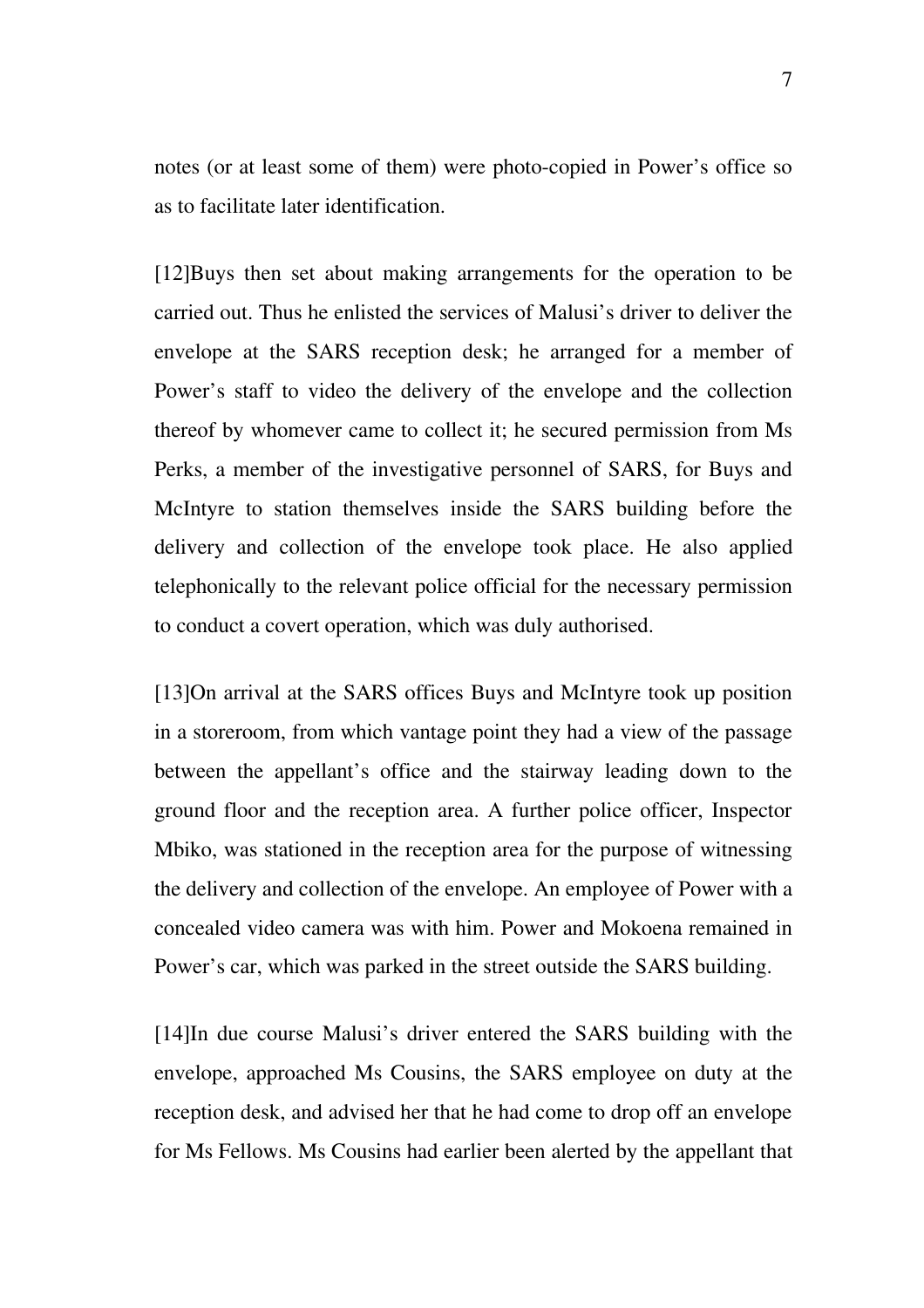an envelope would be dropped off later that morning for either him or Ms Fellows. Upon arrival of the envelope, Ms Cousins accordingly telephoned the appellant to advise him of this fact. The appellant came down to the reception area and Ms Cousins pointed out the man who was still holding the envelope. The appellant simply collected the envelope and immediately returned to his office upstairs. On the way, Mbiko followed him, calling out to him to stop, but he simply carried on walking. He went into the office of Ms Fellows, who to his knowledge was not at work that day, and left the envelope on her desk. On exiting from that office he was confronted by Buys and McIntyre. They retrieved the envelope from Ms Fellows' office and informed the appellant that he was suspected of corruption. The appellant was searched and a silvercoloured cellphone was found on his person. At Buys's request the appellant accompanied the police to his desk. A search there revealed another cellphone, blue-coloured, in a partly opened desk drawer, which cellphone was being charged.

[15]The appellant was then requested to accompany the police to their offices at the Cambridge police station. At those offices Buys telephoned the cellphone number from which the SMSs had been sent, but neither the silver cellphone nor the blue cellphone rang in answer to the call. Buys thereupon commented to McIntyre that he wanted to return to the appellant's office to perform a further search for a cellphone or a SIM card from which the incriminating SMSs originated. Upon hearing this, the appellant immediately responded that he would not be 'responsible' for anything else that might be found on his desk. McIntyre and Power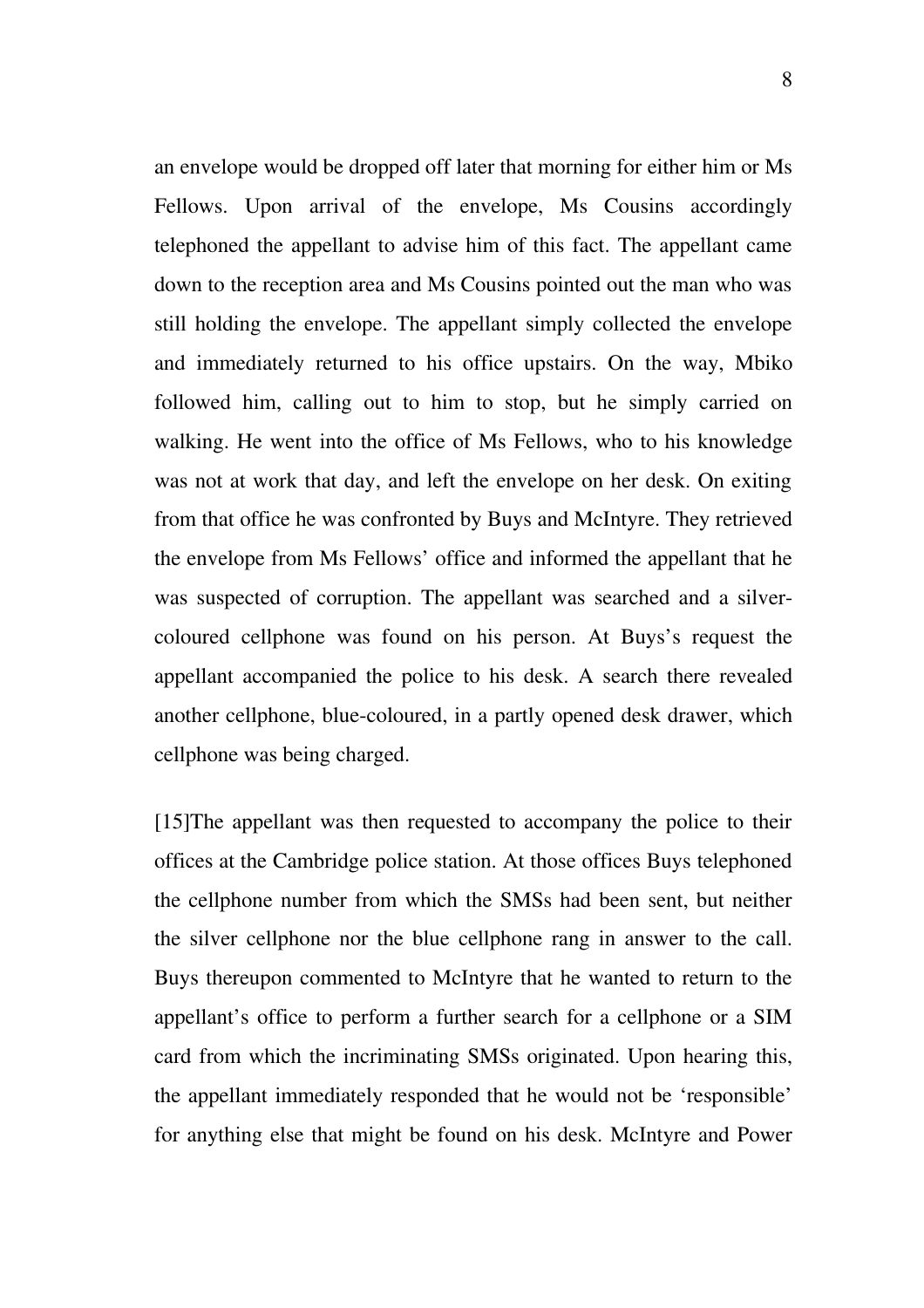then returned to the SARS premises, accompanied by the appellant, while Buys followed a short while later.

[16]During the ensuing search by McIntyre and Power of the appellant's desk, a brown-coloured cellphone was found on top of the desk, under some papers and/or files. Power noticed on the cellphone's call register a number of missed calls made from his (Power's) cellphone. He testified that he had earlier that morning dialled the number from which the SMSs had emanated in order to see whether anyone would answer.

[17]On Buys's arrival at the SARS offices the brown cellphone was handed to him. He again dialled the 'guilty' number and this time the brown cellphone either rang or silently vibrated (Buys could not remember which), thus confirming that it was the cellphone they had been looking for. Buys accordingly arrested the appellant and returned to the offices of the Organised Crime Unit.

[18]On going through the call registers on both the brown cellphone and the silver cellphone, Buys observed that on both phones messages containing the name 'Hongfu' were stored. (The message on the silver phone was dated 15 October 2003). Asked for an explanation the appellant declined to offer an answer.

[19]Ms Fellows, who was the team leader of the audit section of SARS, East London, of which the appellant was also a member, testified that she was not at work on the day in question but was on sick leave, having been admitted to hospital. The members of her team, including the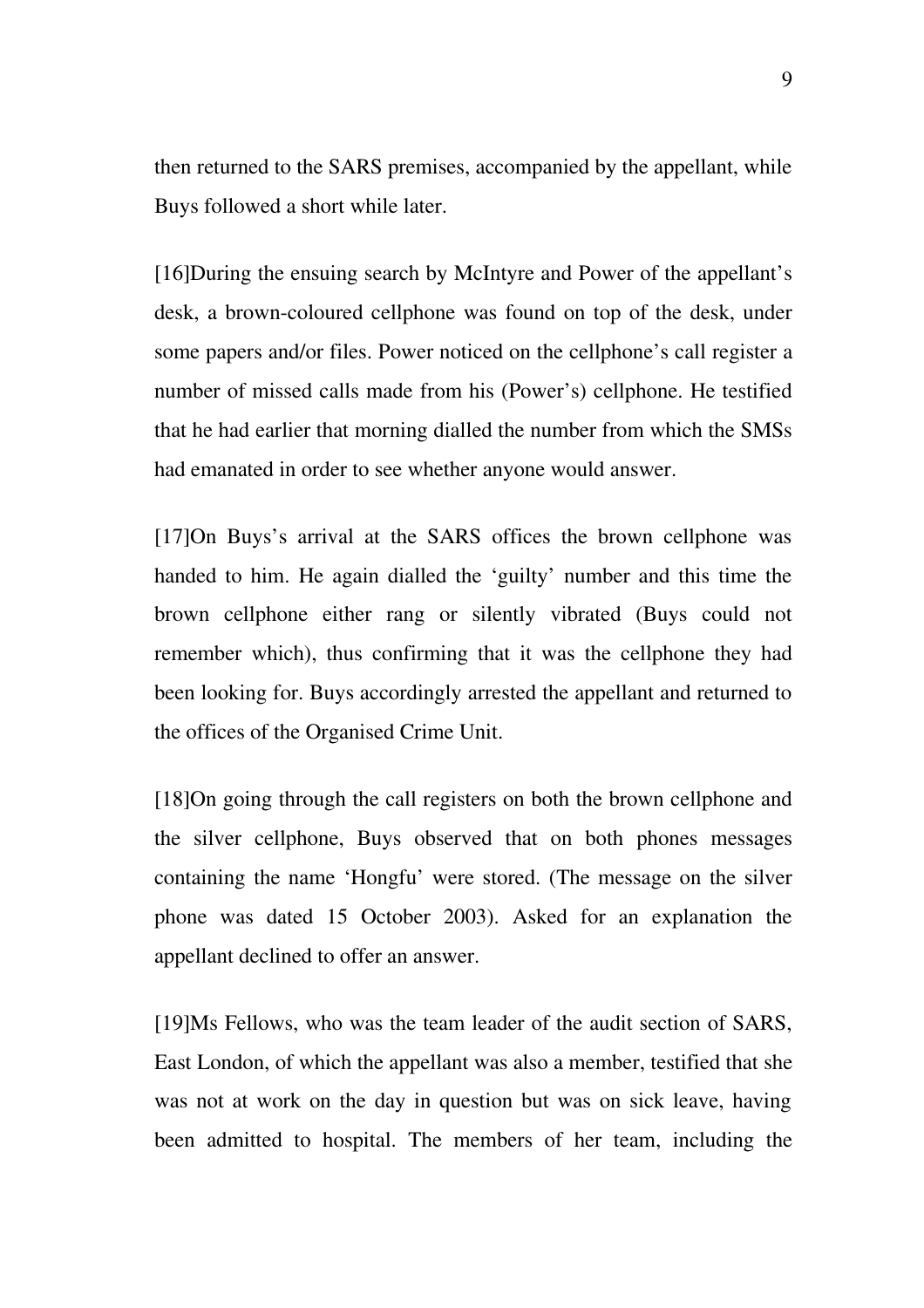appellant, knew that she would not be at work that day. She further testified that she did not know a man named Nkula or of the fact that any envelope was to be delivered to her office on the day in question.

#### The appellant's evidence

[20]The appellant denied any knowledge of the SMSs about which Mokoena testified. He claimed that on the morning in question he was in his office when he received a telephone call from an unknown man, who asked to speak to his manager, Ms Fellows. He advised the caller that she was not at work and would only be returning to work the following Monday. The caller stated that he had important business with Ms Fellows and insisted on seeing her. On the appellant's inquiry as to the man's details, including his name and VAT number, the caller merely gave his name a few times, which he pronounced differently each time. The appellant offered to assist the man with whatever his query was, but he was told that the caller had information for Ms Fellows. The appellant told him that he could bring the information (which the appellant assumed was in documentary form) in to the SARS offices and he would ensure that it reached Ms Fellows. The caller said that he would be there within 45 to 60 minutes. The appellant accordingly advised Ms Cousins, while leaving documentation with her for collection by an accountant, that a man, whose name was either Ntula or Nkula, would be coming in. When Ms Cousins telephoned him some time later, he went downstairs, where Ms Cousins pointed out a man. The man handed the appellant an envelope and, when asked if he was Mr Ntula or Mr Nkula, the man 'basically just nodded and walked away'. The appellant saw Ms Fellows'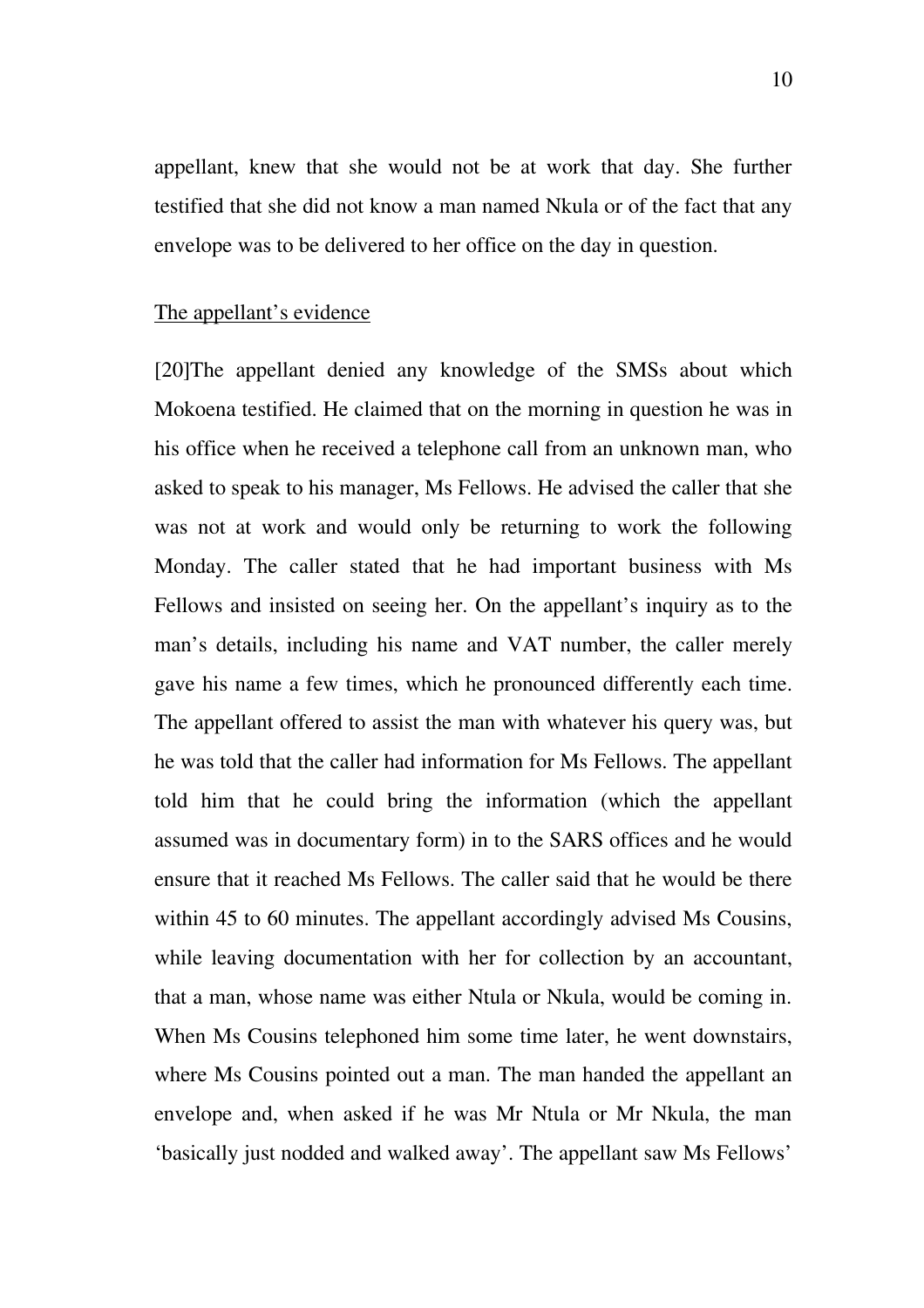name on the envelope 'and took for granted that that was the gentleman I spoke to'. He accordingly put the envelope on Ms Fellows' desk.

[21]On leaving her office, he was confronted by Buys and McIntyre. The appellant confirmed, in broad outline, their evidence as to subsequent events, including the discovery of the brown cellphone on his desk. However, the appellant denied that the brown cellphone belonged to him, claiming that he had never seen it prior to that day nor had he ever owned a brown cellphone. He surmised that some unknown person must have 'planted' it there between the first and second search by the police. He also suggested, under cross-examination, that there might have been a conspiracy against him and that his former colleagues who testified on behalf of the state could have been 'coaxed into saying it'. Asked by whom, the appellant replied that he had 'no idea'.

## Findings of the trial court

[22]In a comprehensive judgment, the magistrate dealt fully with the evidence presented on behalf of the state and the defence. In discussing the credibility of the state witnesses, the magistrate found that, as a witness, Mokoena was 'sometimes evasive and did not always answer simple questions'. He was nonetheless satisfied that Mokoena did indeed receive the series of SMSs with the general tenor as explained by him. There is ample support in the record for this finding, which was not seriously challenged on appeal.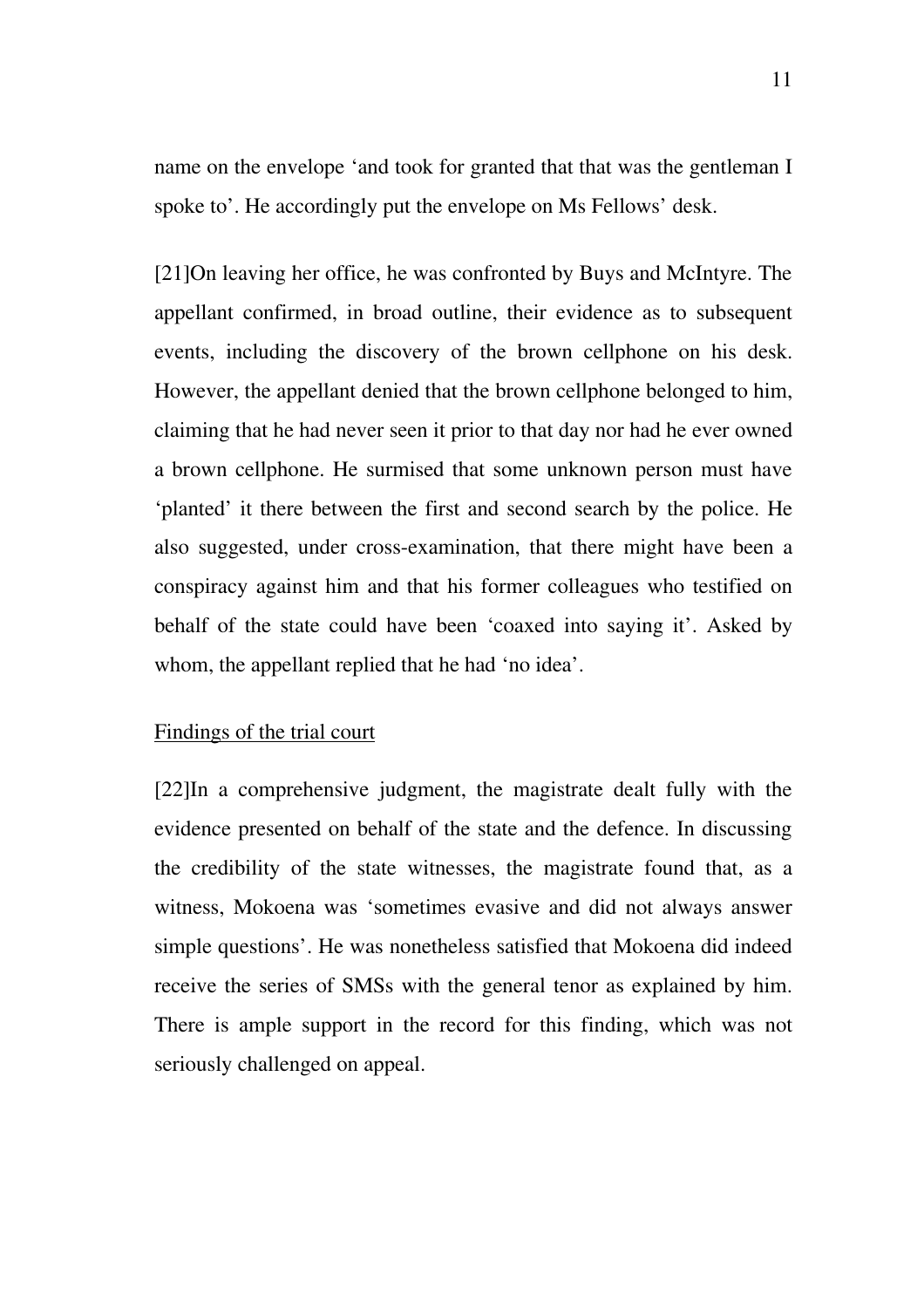[23]The magistrate also made favourable credibility findings in respect of the other state witnesses, including the two women who shared an office with the appellant.

[24] The appellant' version, on the other hand, was rejected by the magistrate as 'totally nonsensical'.

## The admissibility of the 'trap'

[25]At the trial, as also on appeal before the high court and this court, the main argument advanced on behalf of the appellant was that the police operation amounted to a trap. In fact, this defence was raised up front by the appellant's attorney in his plea explanation in terms of s 115 of the Criminal Procedure Act 51 of 1977 at the commencement of the trial, when he informed the court that 'the evidence relating to the trap is inadmissible in that the state has not complied with the provisions of s 252A of the Criminal Procedure Act, in particular that the trap itself was unlawful. And secondly, that the evidence obtained from the trap is inadmissible.'

[26]In the light of this clear indication from the defence as to where the battle lines had been drawn, one would have expected this relatively crisp issue to have been determined separately by way of a trial-within-a-trial, $3$ after the defence had been required to furnish 'the grounds on which the admissibility is challenged', as they were duty bound to do in terms of

<span id="page-11-0"></span><sup>&</sup>lt;sup>3</sup> As to the desirability of holding of a trial-within-a-trial, see *S v Matsabu* 2009 (1) SACR 513 (SCA) para 8. See also s 252A(7) of the Criminal Procedure Act, which provides that the question whether evidence should be excluded in terms of subsec (3) may, on application by the accused or the prosecution, or by order of the court of its own accord be adjudicated as a separate issue in dispute.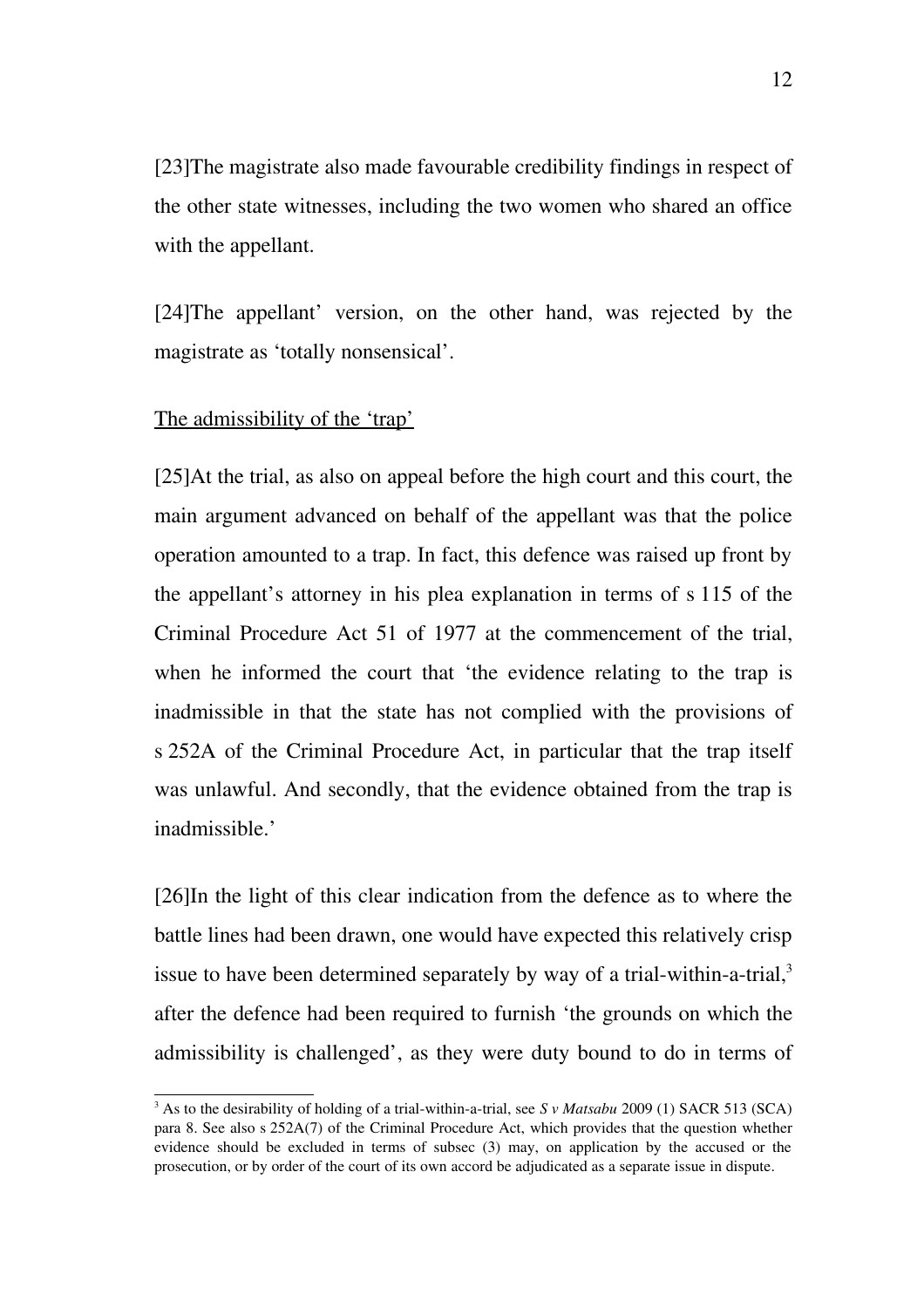the provisions of  $s 252A(6)$ .<sup>[4](#page-12-0)</sup> It is unfortunate that this course was not followed by the magistrate. Instead, all the evidence was adduced in the ordinary course and the cross-examination ranged far and wide across areas that turned out to be entirely irrelevant and uncontentious.

[27]Be that as it may, both courts below rejected the appellant's contention that the police conduct in question fell within the ambit of a trap. On appeal before us, the argument advanced on behalf of the appellant, was based on a *dictum* by Holmes JA in *S v Malinga & others*, [5](#page-12-1) where a trap was described as –

 $\therefore$  . . a person who, with a view to securing the conviction of another, proposes certain criminal conduct to him, and himself ostensibly takes part therein. In other words he creates the occasion for someone else to commit the offence.'

[28]Building on this foundation, counsel argued that the operation conducted by the police on the day in question fell within the ambit of a trap because 'a proposal was made by the police that an SMS be forwarded indicating that the money was available to be paid over to the recipient of the SMS and inviting the recipient to indicate how and where the money was to be handed over'.

[29]There is no merit in this argument. Having regard to the persistent series of SMSs addressed to Mokoena by the anonymous author, it is farfetched in the extreme now to cast Mokoena (or the police, for that matter) in the role of offeror. Quite clearly the proposal for criminal

<span id="page-12-0"></span><sup>4</sup> See *S v Kotzè* 2010 (1) SACR 100 (SCA); [2009] ZASCA 93 (15/9/09) para 19.

<span id="page-12-1"></span><sup>5</sup> 1963 (1) SA 692 (A) at 693F–G.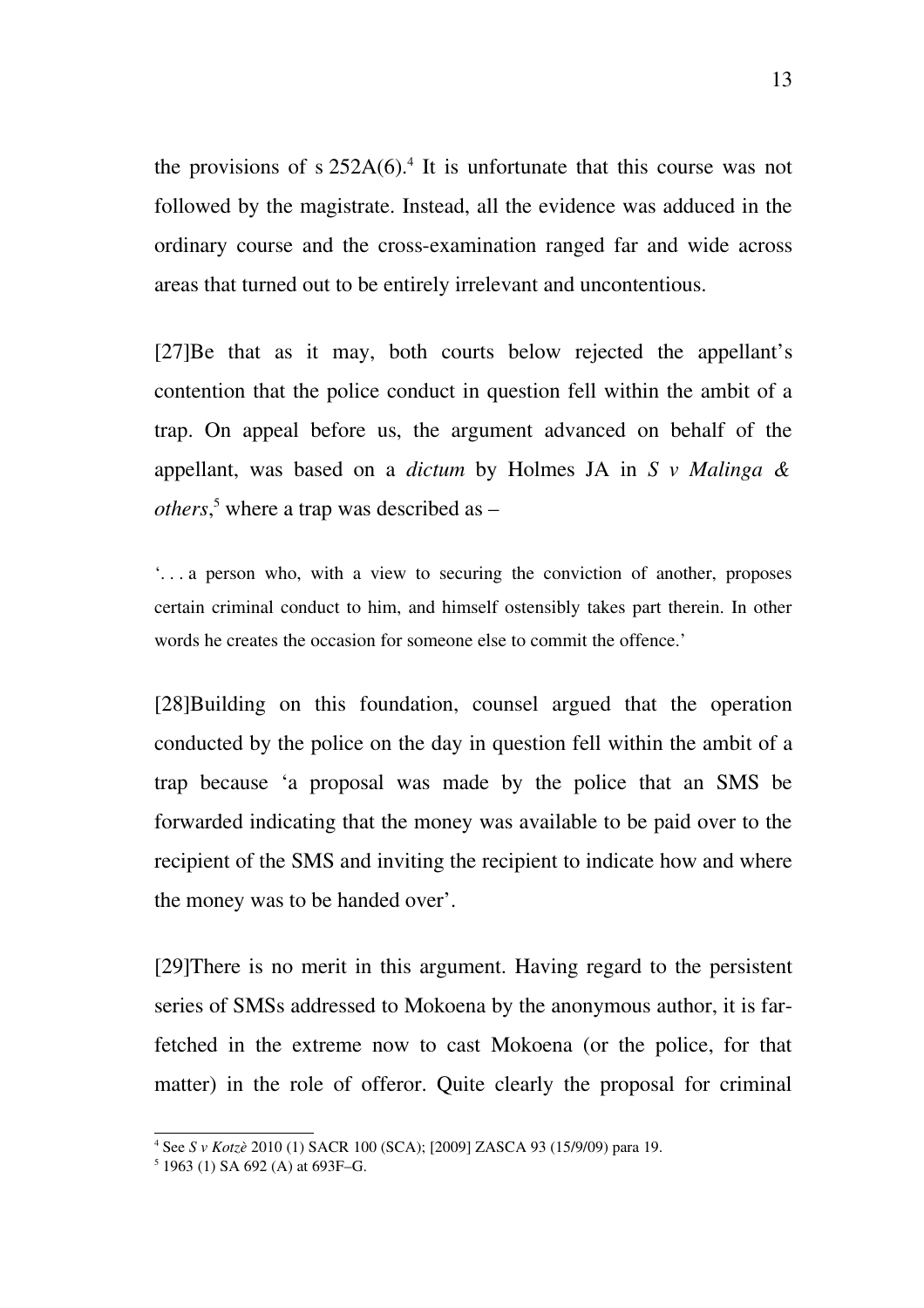conduct all along emanated from the anonymous author of the SMSs and from no-one else.

[30]In a careful analysis of the problem, the high court distinguished three different scenarios: one is where the trap creates the opportunity to commit a crime for someone who, but for the trap, would not have committed the crime. A second scenario occurs where the 'trap' merely creates such an opportunity for someone who wanted to commit the particular offence – and would have done so in any event, even without the trap's influence.<sup>[6](#page-13-0)</sup> A third category is present, according to the high court, 'where the accused is himself or herself the initiator of the incriminating transaction and instigates the "trap" to conclude the transaction with him or her and the trap merely ostensibly participates therein, and in that sense creates the opportunity for the commission of the crime. A *fortiori* the accused in such a case commits the crime without any influence from the trap'.<sup>[7](#page-13-1)</sup>

[31] The high court rightly held that the conduct of the police, in conjunction with Mokoena and the other persons who participated in the operation, did not fall within either of the first two categories, but that it rather fell within the third category. Counsel for the state aptly described the operation in question as nothing more than a 'controlled delivery'.<sup>[8](#page-13-2)</sup> In my view, this is exactly what happened here: an unknown suspect had made repeated overtures to the complainant, Mokoena, in an attempt

<span id="page-13-0"></span><sup>6</sup> See eg *S v Dube* 2000 (1) SACR 53 (N).

<span id="page-13-1"></span><sup>7</sup> Judgment para 77.

<span id="page-13-2"></span><sup>&</sup>lt;sup>8</sup> This expression is also used in the joint guidelines issued by all DPPs in 2004 in terms of s 252A(4). See *Hiemstra's Criminal Procedure*, at 24-119 (Issue 2).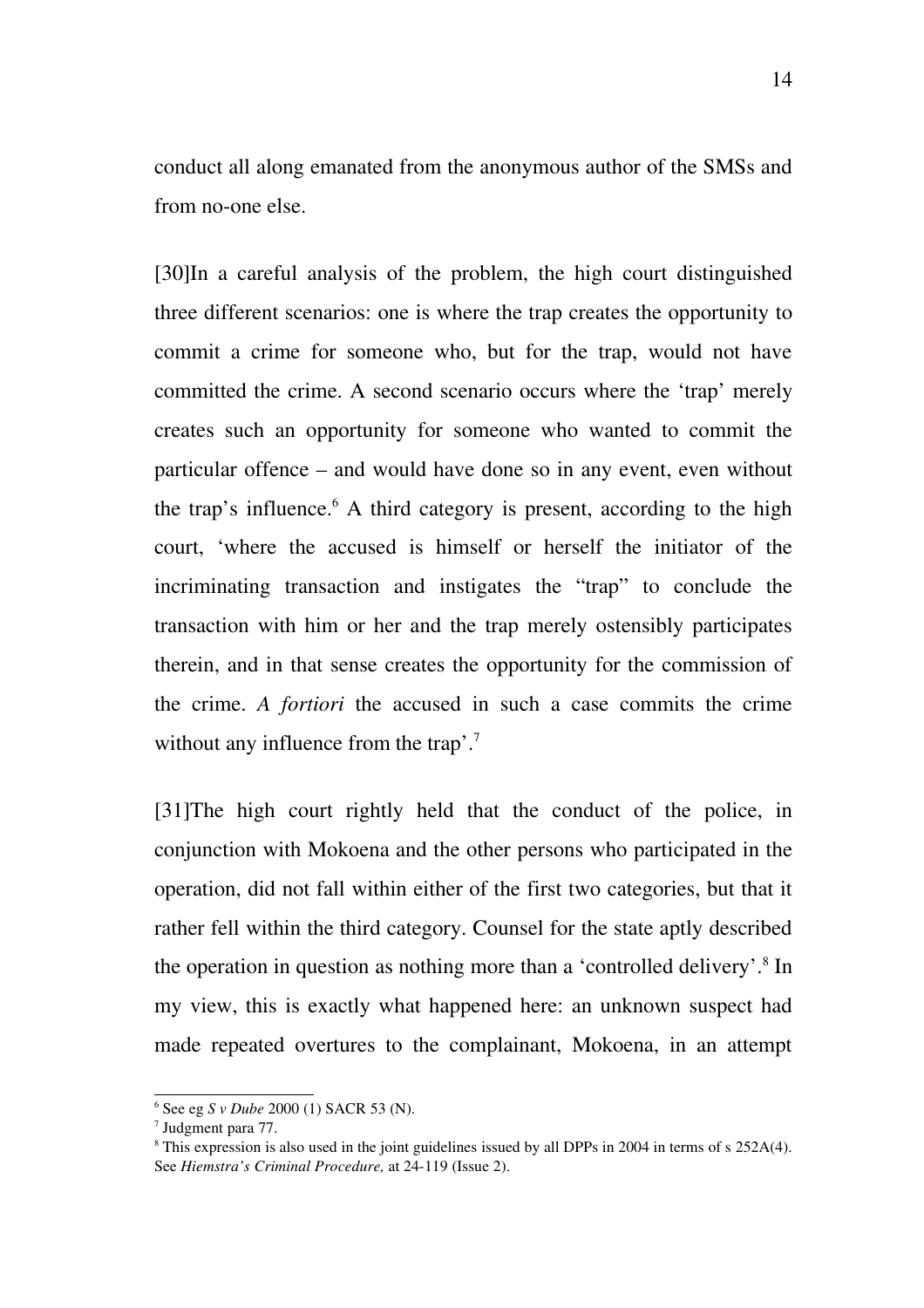corruptly to solicit a bribe from him. Those overtures persisted over a period of more than three weeks by means of a barrage of well over 200 SMSs. This behaviour on the part of the suspect made it clear that he was prepared to indulge in corrupt activities. All that Mokoena did, with the assistance of the police, was to create the opportunity for the suspect to consummate the corrupt transaction; he did nothing to encourage or solicit the commission of the crime. Apart from conveying to the suspect that he (Mokoena) was prepared to participate in the corrupt scheme proposed by the former, Mokoena simply alerted the police to what was going on, thus enabling them not only to plan and witness the controlled delivery, but also to apprehend the suspect in the act.

[32] This scenario is analogous to the situation where a kidnapper demands a ransom from the kidnapped victim's family. If the family should inform the police of the pre-arranged time and venue for delivery of the ransom, could it ever be suggested that the police used the victim's family as a trap if the police should turn up to witness the delivery of the ransom and to arrest the culprit? The answer must surely be no.

[33]In the circumstances, I am satisfied that the police conduct in question did not amount to a trap. But even if it were to be accepted for purposes of argument, contrary to this finding, that the conduct did in fact amount to a trap, then it is clear to me that the conduct of the police did not go beyond providing an opportunity for the appellant to commit an offence, in which event such evidence is *ipso facto* admissible in terms of s 252A(1) of the Act. Counsel who appeared for the appellant at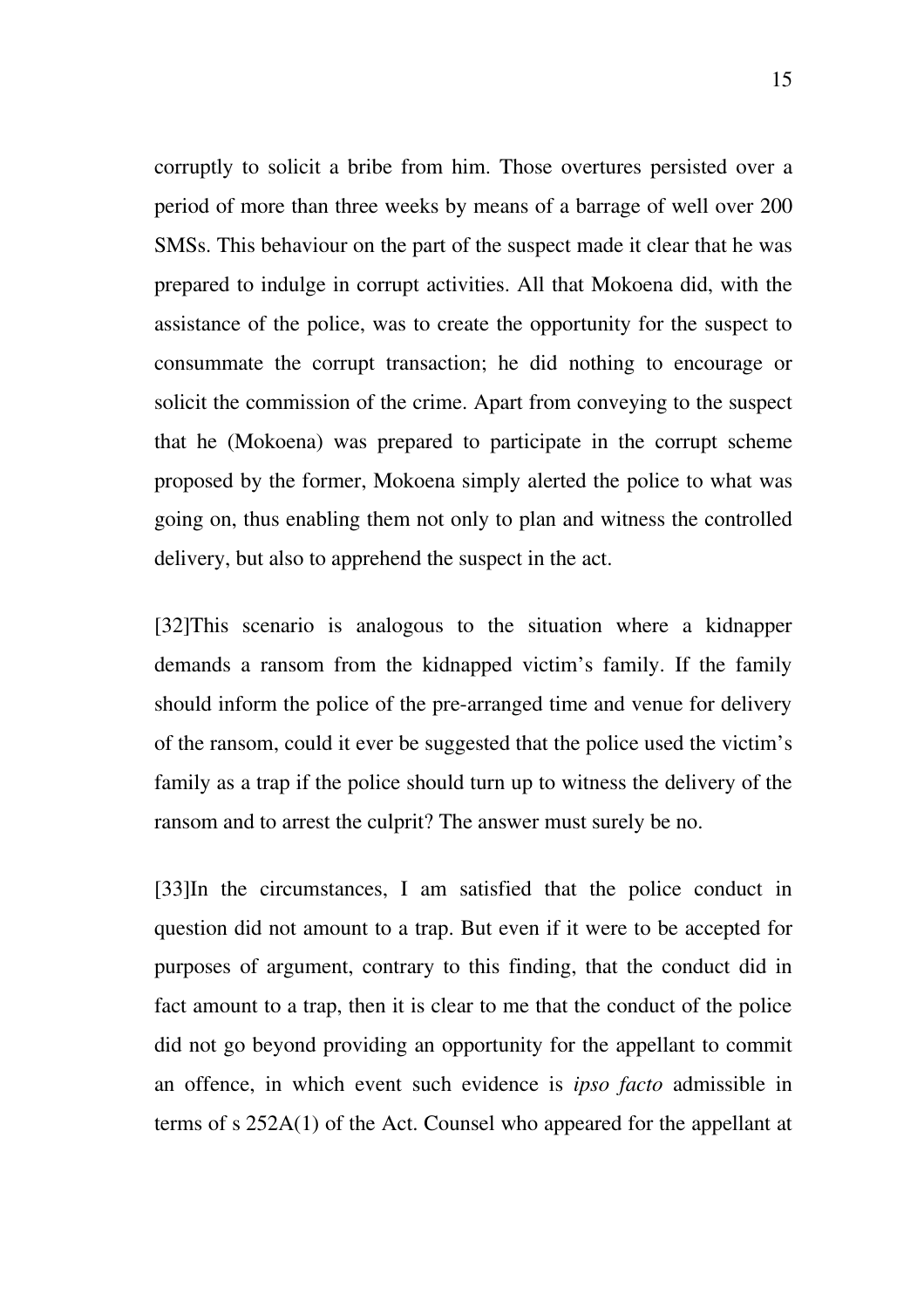the trial and on appeal to the high court conceded that the conduct in question did not go beyond providing an opportunity to commit an offence. On appeal before us, new counsel for the appellant sought to retract that concession. However, in the light of all the evidence I am satisfied that the concession by the appellant's original counsel was rightly made, with the result that the provisions of s 252A(3) did not come into play and the evidence surrounding the police operation on the day in question and what it produced was rightly admitted by the magistrate.

#### Search and seizure

[34]A second string to the appellant's bow was an argument that the police discovered the brown cellphone in the course of an unlawful search by the police. This is so, according to the argument, because the search was conducted without a search warrant, but without satisfying the requirements of s 22 of the Criminal Procedure Act. Paragraph (a) of the section provides that a police official may without a search warrant search any person or container or premises for the purpose of seizing any article referred to in  $s 20^{\circ}$  if the person consents to the search for and the seizure of the article in question. Paragraph (b) of s 22 creates a second ground of validation for a search without a warrant. This applies if a police official on reasonable grounds believes (i) that a search warrant will be issued to him under paragraph *(a)* of s 21(1) if he applies for such

<span id="page-15-0"></span><sup>&</sup>lt;sup>9</sup> Including an article which is concerned in or is on reasonable grounds believed to be concerned in the commission or suspected commission of an offence, or which may afford evidence of the commission or suspected commission of an offence, which description would clearly include the brown cellphone.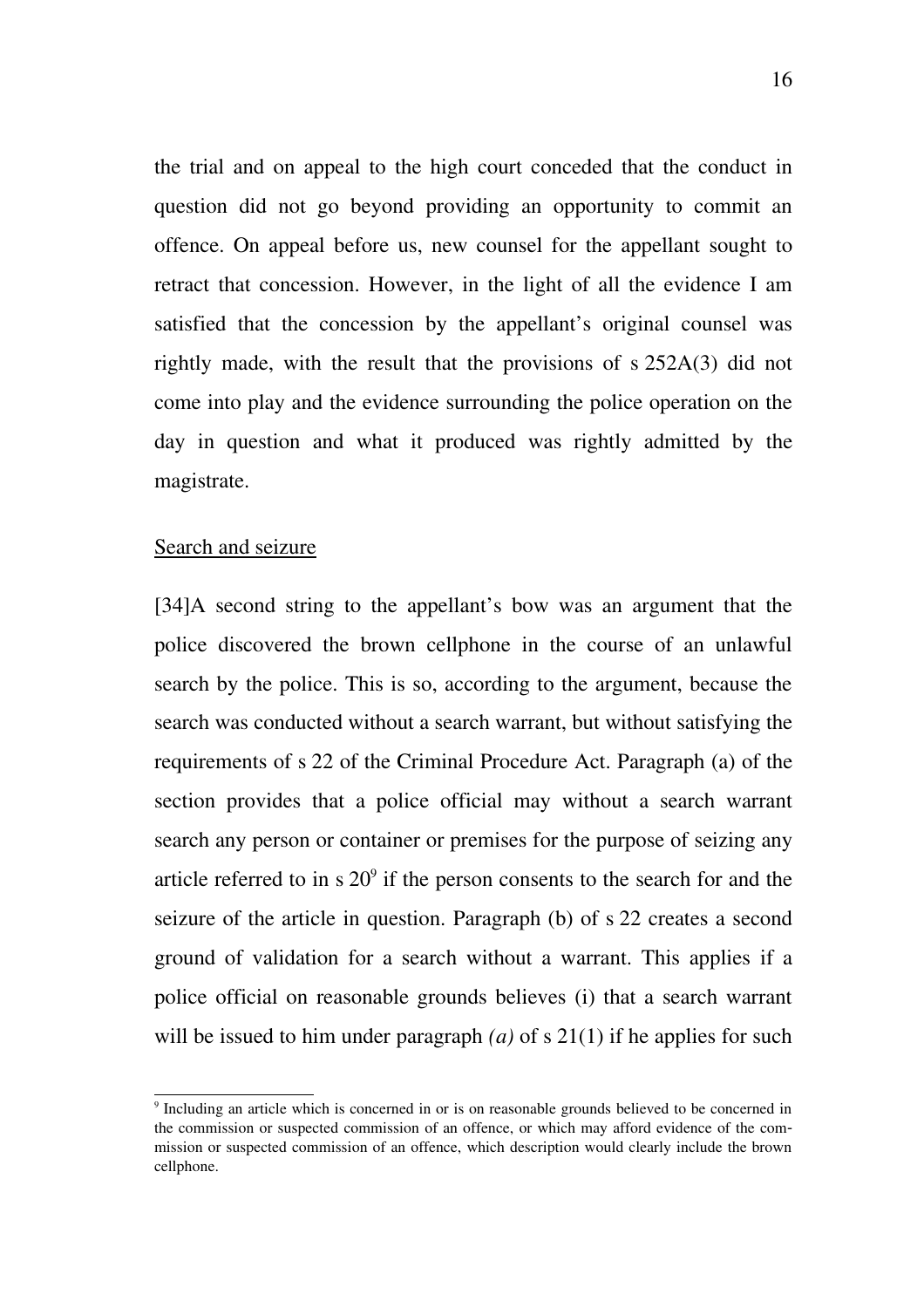warrant; and (ii) that the delay in obtaining such warrant would defeat the object of the search.

[35]In the present case, the high court found that the appellant had in fact consented to the search, both of his person and his desk. In this regard, the appellant testified as follows:

They [ie Buys and McIntyre] confronted me and asked me if they can search me, I said yes.

They did ask you? --- Yes, well they actually said that we are going to search you, they didn't say can we search you.

…

Court: Can you just repeat to that how did it happen that you consented to the search?  $-I$  think my exact words were sure, they said we are going to search you now and I said sure search me.

[36]It was argued on behalf of the appellant that the state could not rely on the consent ostensibly given by the appellant because he was not advised, prior to the search, (a) that he could object to any search, or (b) that any article seized during the search could be used in evidence against him. The high court held that this circumstance was 'neither here nor there' and dealt with the argument as follows:<sup>[10](#page-16-0)</sup>

'As regards the second aspect [(b) above] it need merely be commented that it was obvious that if anything incriminating was found it would constitute evidence against him and would be used as such. As regards the first aspect [(a) above], counsel did not point to any provision requiring the police to advise a subject that it was open to him to refuse to allow a search to be undertaken. (It may be recorded that even if the

<span id="page-16-0"></span> $10$  Judgment paras  $102-105$ .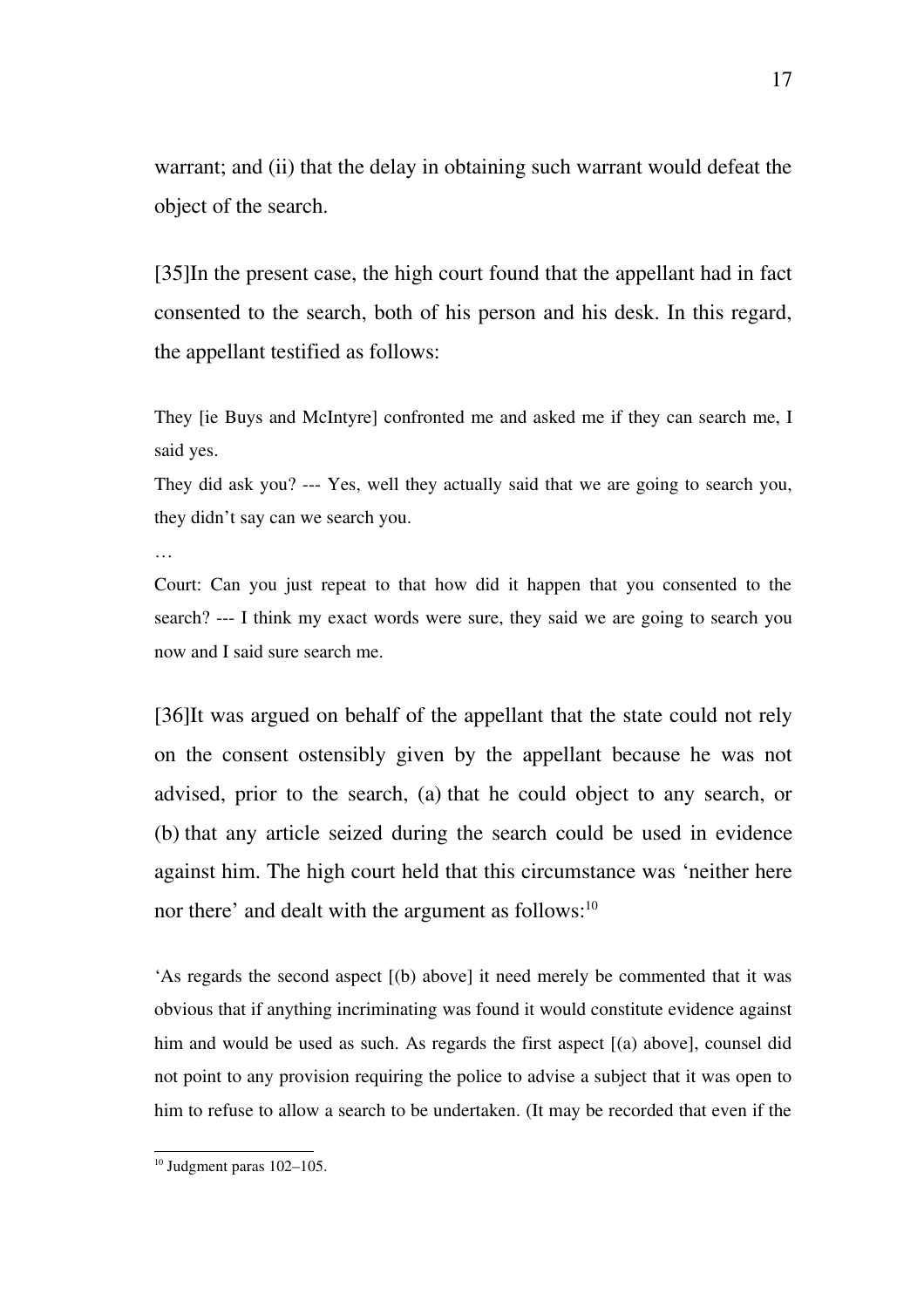appellant had refused consent for the desk to be searched, the ultimate result, the retrieval of the cellphone, would, for the reasons stated below, still have followed).

The issue of legal representation is relevant here as well. Had an attorney been engaged by the appellant he would have adopted one of two courses: after consultation with the appellant he would have advised him to consent to the search or he would have insisted on Buys obtaining a search warrant. In the latter event Buys would have adopted one of two courses. He would either have invoked s 22(b) and proceeded with the search and seizure on the basis that he had reasonable grounds to believe that a search warrant would be issued to him under s  $21(1)(a)$  should he apply therefor and that the delay in obtaining the warrant would defeat the object of the search. Alternatively, he would have taken steps to secure the appellant's desk pending his return with the search warrant. The retrieval of the cellphone would have been the inevitable result.

I would record that in any event I would, in weighing up the competing considerations (as to which see eg *S v Hena & another* 2006 (2) SACR 33 (SE)) have concluded that the admission of the evidence of the finding of the brown cellphone did not result in an unfair trial or bring the administration of justice into disrepute.'

[37]The high court accordingly concluded that the evidence in question was correctly admitted. I agree with the above reasoning and share the conclusion arrived at by the high court. I wish to add that no challenge was directed at the police conduct in order to establish whether, subjectively, they held the relevant belief, as contemplated by s 22(b), when conducting the search. Looking at the matter objectively, however, I am satisfied that, had such a challenge been advanced by the defence, the police conduct could have been justified on those grounds as well.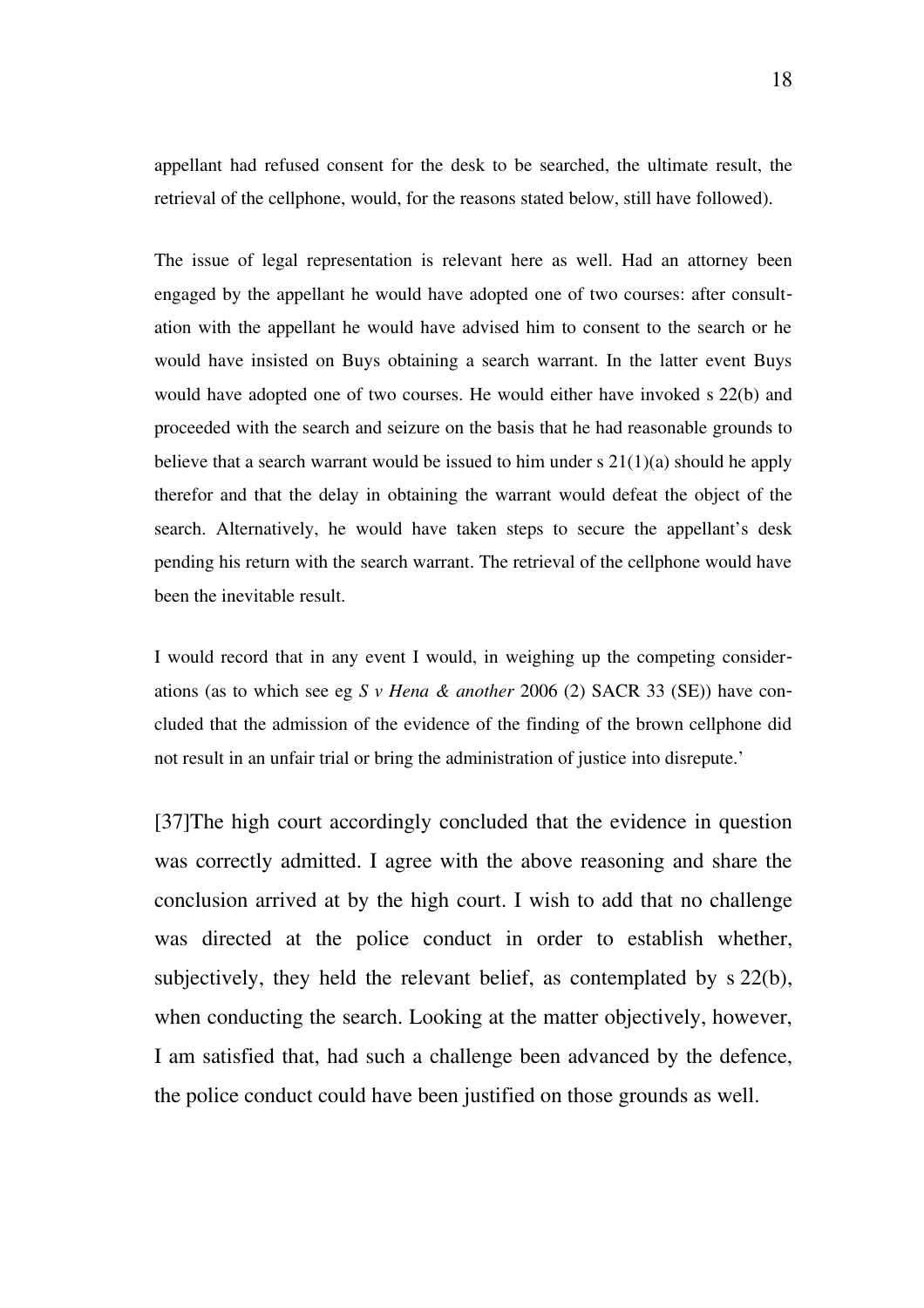### Rights of a suspect

[38] The high court in the course of its judgment<sup>[11](#page-18-0)</sup> also embarked on an *excursus* in relation to the question whether someone who is neither an arrested nor detained nor accused person, but merely a suspect, has the rights conferred upon those categories of persons in terms of s 35 of the Constitution<sup>[12](#page-18-1)</sup> and, if not, what pre-trial rights a suspect does have in respect of the aspects which are the subject of those rights. The court referred *inter alia* to the different approaches followed in some of the divisions of the high court with regard to this question, leading to conflicting decisions on the subject. $^{13}$  $^{13}$  $^{13}$ 

[39]In the view that I take of the matter, it is not necessary for purposes of this judgment to reach any firm conclusion with regard to the question raised and I expressly refrain from doing so. The fact is that none of the evidence that has been admitted has been obtained in violation of any of the rights contained in s 35, nor has the admission of such evidence rendered the trial of the appellant unfair in any way.

#### Circumstantial evidence

[40]Having disposed of the 'technical' objections raised against the evidence adduced by the state, it now remains to consider the evidence on record in order to answer the question whether the state has succeeded in proving the guilt of the appellant beyond reasonable doubt. I bear in

<span id="page-18-0"></span><sup>11</sup> Paras 90–94.

<span id="page-18-1"></span><sup>&</sup>lt;sup>12</sup> Constitution of the Republic of South Africa, 1996.

<span id="page-18-2"></span><sup>13</sup> See eg *S v Sebejan & others* 1997 (1) SACR 626 (W), 1997 (8) BCLR 1086 (W); *S v Orrie & another* 2005 (1) SACR 63 (C); *S v Mthethwa* 2004 (1) SACR 449 (E).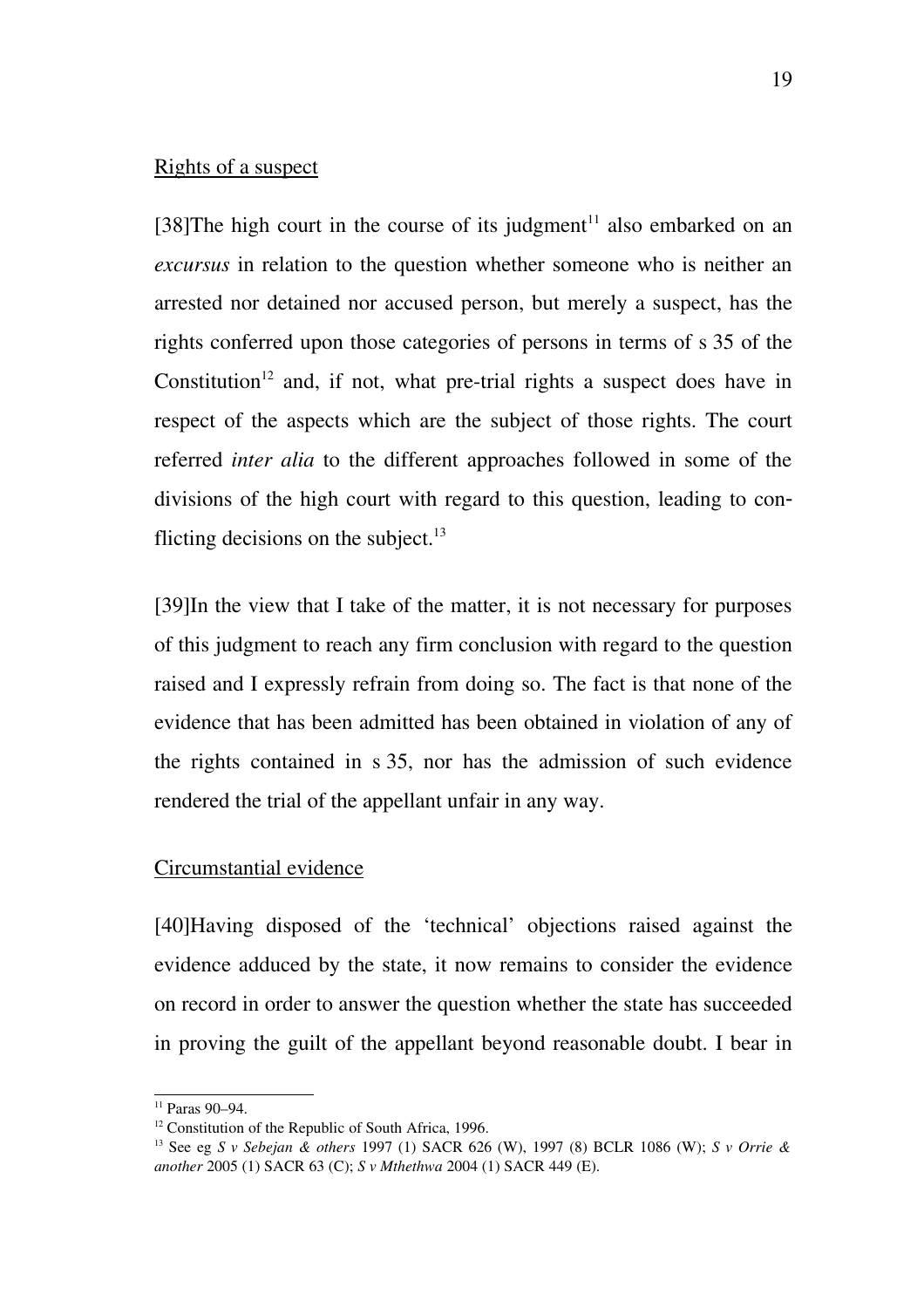mind in this regard that circumstantial evidence should never be approached in a piecemeal fashion. The court should not subject each individual piece of evidence to a consideration of whether it excludes the reasonable possibility that the explanation given by an accused is true. The evidence needs to be considered in its totality.<sup>[14](#page-19-0)</sup>

[41]Based on the evidence, the following findings by the magistrate are not open to doubt: that all the incriminating SMSs originated from the same cellphone number referred to earlier; that they all referred to Mokoena's tax problems with SARS; and that the author of the SMSs must have been someone inside SARS with knowledge of those tax problems. Against the background of the circumstantial evidence as a whole, the further inference seems irresistible that the number from which the SMSs were sent belongs to the brown cellphone. It thus appears that the case revolves largely around the question of ownership of the brown cellphone.

[42]With regard to this question, there was direct as well as circumstantial evidence linking the brown cellphone to the appellant. First, the brown cellphone was found on his desk during the second search. Second, the state presented the evidence of two colleagues who had seen the appellant using a brown cellphone on different occasions. In this regard, the witness Lusizi, who shared the same office with the appellant, saw him using a brown cellphone 'for a long time' on the morning of his arrest. Moreover, both the appellant's two colleagues who were in the office when the first and second search of the appellant's

<span id="page-19-0"></span><sup>14</sup> *S v Reddy & others* 1996 (2) SACR 1 (A) at 8*c–d*.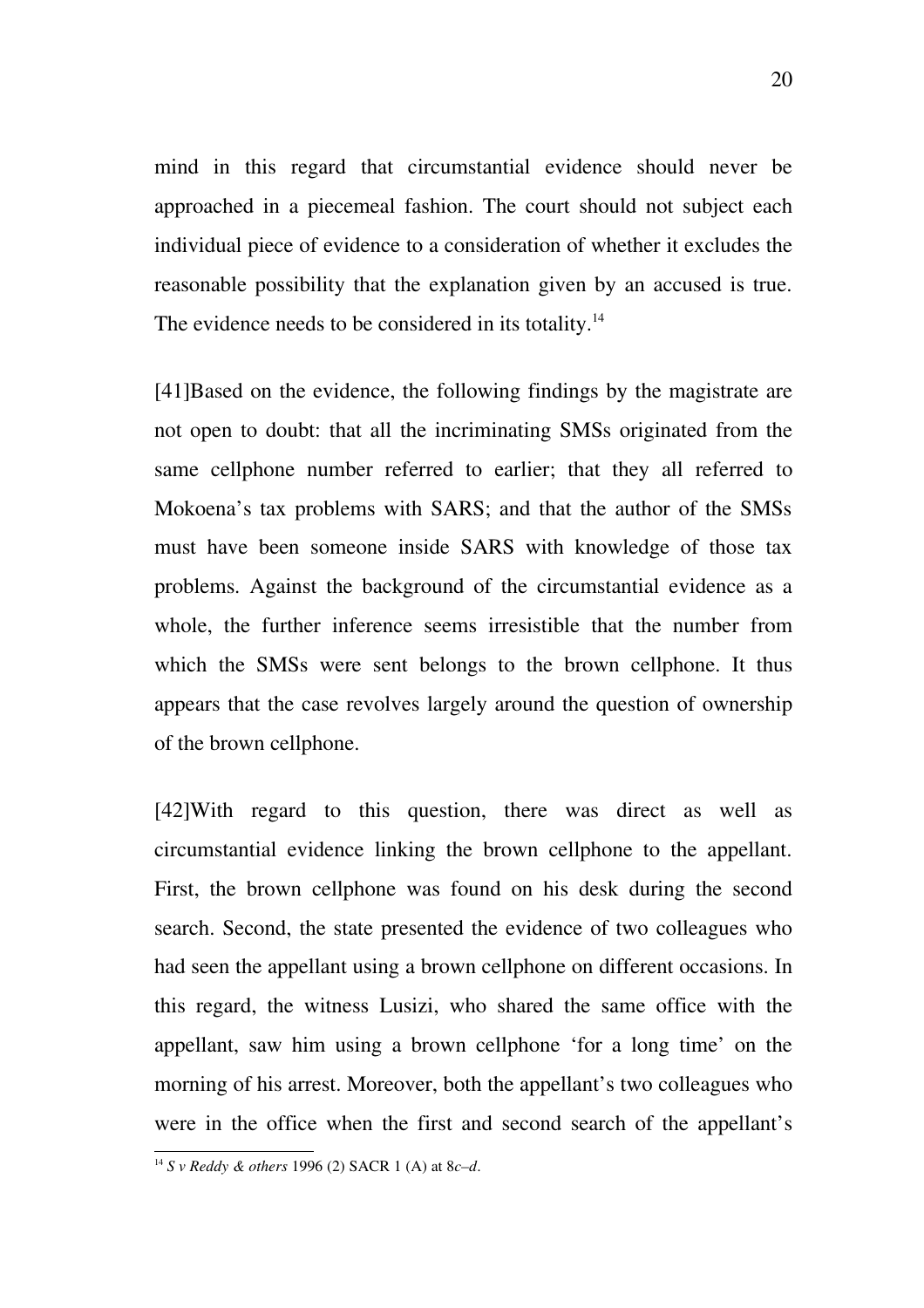desk took place confirmed that no-one had entered the office between the two searches. It was not suggested to either of them that they had 'planted' the brown cellphone on the appellant's desk or that either of them was part of a conspiracy to falsely implicate the appellant. None of them appeared to bear any malice towards the appellant.

[43]This evidence on behalf of the state becomes even more compelling when weighed against the improbability of the appellant's total denial of all knowledge of the brown cellphone. As pointed out above, his version, which is entirely speculative, was that the cellphone must have been 'planted' on his desk by an unknown person in a deliberate attempt to frame the appellant. No likely suspect was identified by the appellant, nor does the evidence suggest any. The appellant even sought to place in issue the colour of the cellphone by suggesting that it was 'reddish brownish', but 'more red'. This same theme was pursued (albeit without much enthusiasm) by counsel in argument before us in an attempt to cast doubt on the identification of the brown cellphone by the state witnesses. However, this point is decisively dealt by the magistrate in his judgment, where he recorded that the colour of the cellphone is 'predominantly brown'.

[44]It follows, in my view, that the link between the appellant and the brown cellphone has been established beyond reasonable doubt, with the corrolary that he was the person who sent the series of incrimnating SMSs to Mokoena.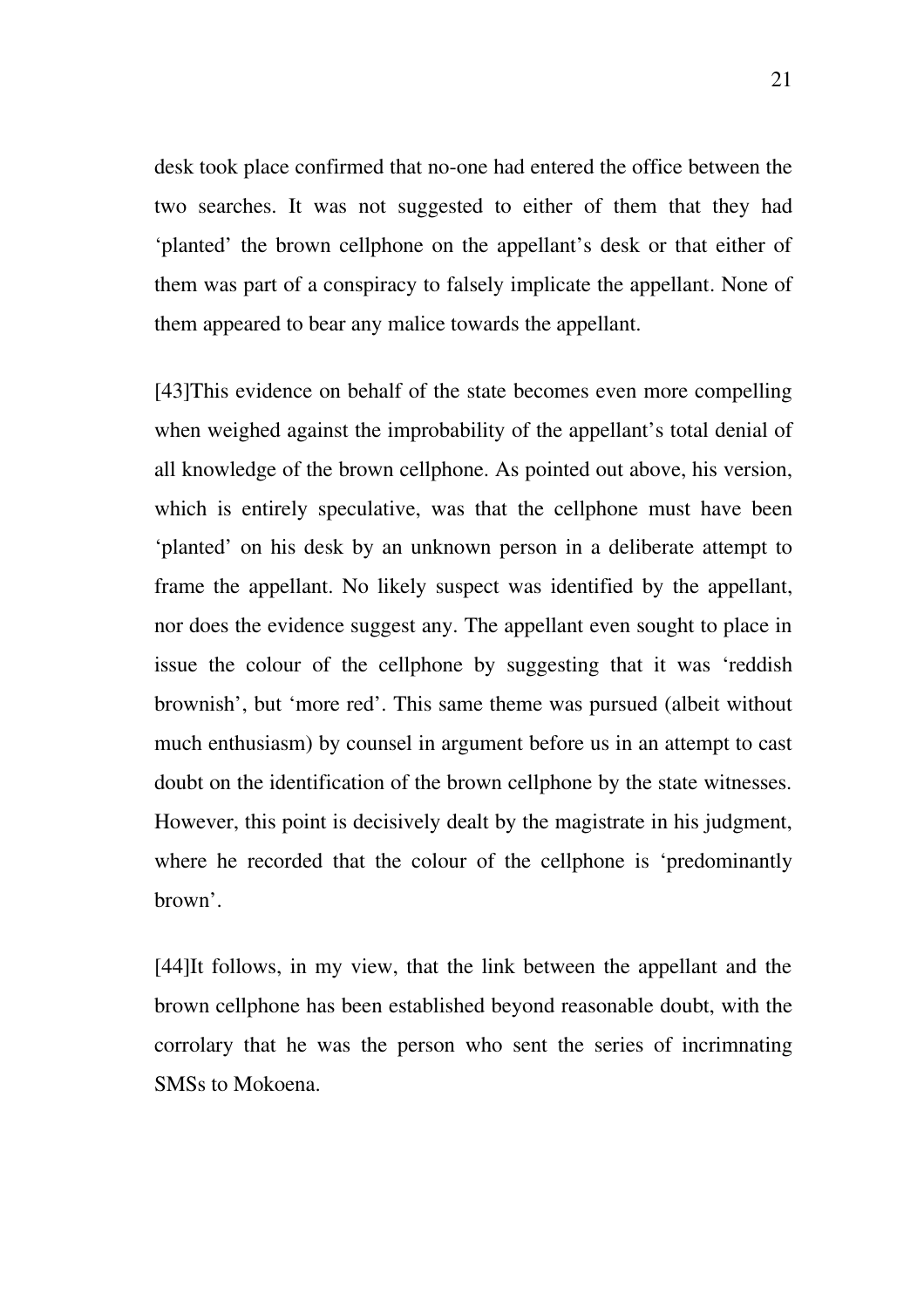[45]As rightly pointed out by the magistrate, even in the absence of the brown cellphone, the remaining circumstantial evidence would have been sufficient to convict the appellant. In this regard, reference may be made to the following circumstances (to name but a few):

- (a) The appellant was one of two auditors in the SARS office to whom Mokoena's file had been assigned. He was accordingly one of the SARS officials most likely to have had contact with Mokoena in connection with his tax affairs.
- (b) The proximity in time between the contact between the appellant and Mokoena – either in person or via fax – and the receipt by the latter of various SMSs relating to such contact is highly suspect and is consistent with an inference that the appellant was the person responsible for sending the SMSs.[15](#page-21-0)
- (c) The receipt by the appellant of the envelope containing the 'bribe', his prior knowledge of its expected delivery, as well as the fact that it would emanate from a certain Mr 'Nkula' (or 'Ntula') – exactly in accordance with the instructions contained in the earlier anonymous SMS to Mokoena – are highly incriminating features, consistent with his guilt.
- (d) The appellant's demeanour when confronted by Buys and McIntyre was noteworthy and indicative of guilty knowledge on

<sup>22</sup>

<span id="page-21-0"></span><sup>&</sup>lt;sup>15</sup> Compare para 8 above.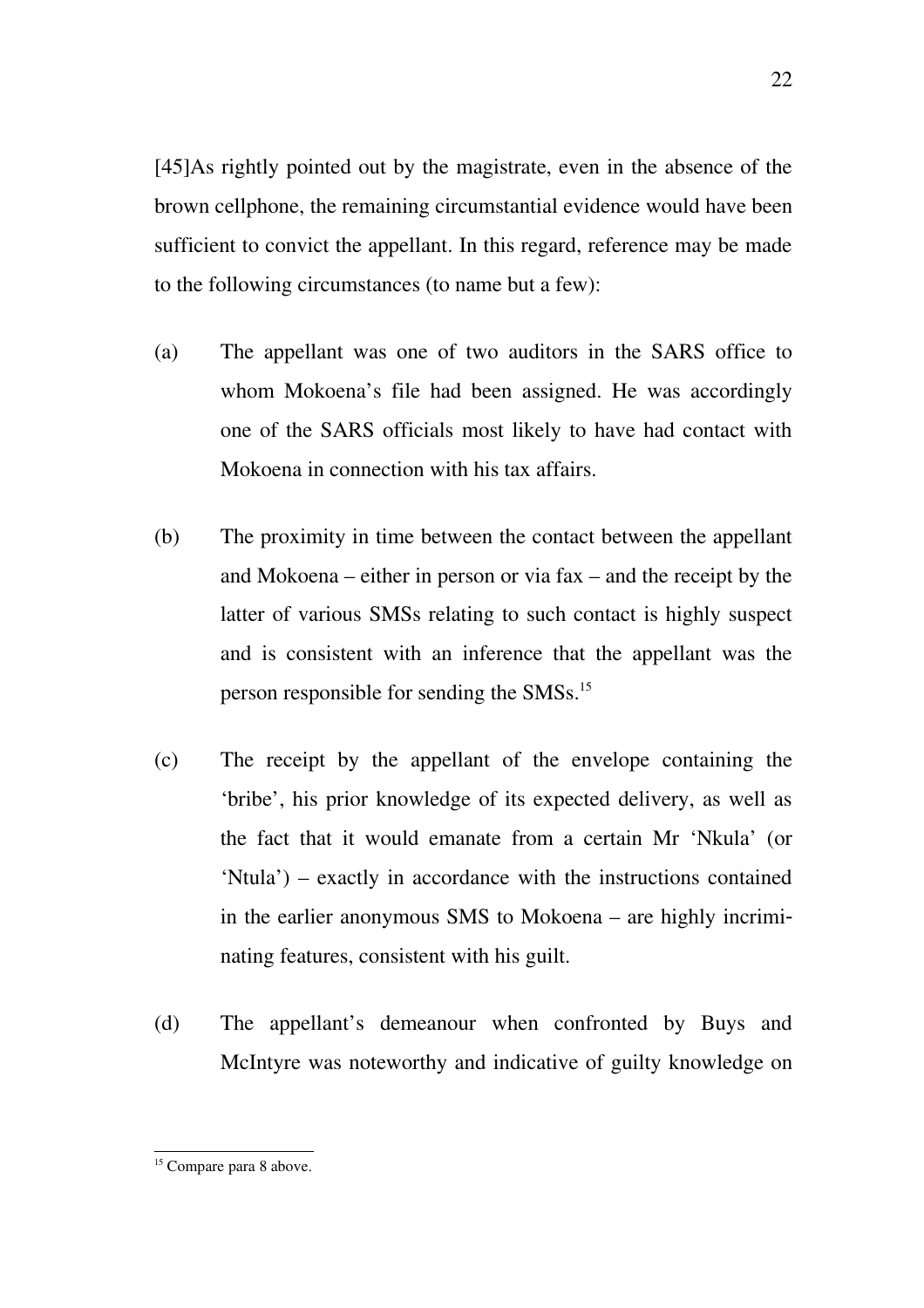his part. Buys described his demeanour as 'clearly nervous' and added:

'He was so nervous as such that I could see his lips shaking. They were – how can one describe it, it's as if someone – or a child was caught out smoking without his father knowing for instance. He had that completely surprised look.'

(e) The appellant falsely denied any involvement in the commission of the offence and falsely denied any connection with the brown cellphone. In the light of the incriminating nature of the evidence relating to that cellphone, the court is justified, in my view, in drawing an adverse inference from the appellant's false denials.[16](#page-22-0)

[46]The following well-known observations from *Best on Evidence*<sup>[17](#page-22-1)</sup> are particularly apposite in the present scenario:

'A number of circumstances, each individually very slight, may so tally with and confirm each other as to leave no room for doubt of the fact which they tend to establish. . . . Not to speak of greater numbers, even two articles of circumstantial evidence, though each taken by itself weigh but as a feather, join them together, you will find them pressing on a delinquent with the weight of a mill-stone...'.

<span id="page-22-0"></span><sup>16</sup> *S v Rama* 1966 (2) SA 395 (A) at 400G–H; *S v Steynberg* 1983 (3) SA 140 (A) at 146A–148D; *S v Mtsweni* 1985 (1) SA 590 (A) at 593I–594D.

<span id="page-22-1"></span><sup>17</sup> 10ed at p 261, quoted with approval in *S v Reddy* above at 8*h–j* and *S v Mcasa & another* 2005 (1) SACR 388 (SCA) para 13.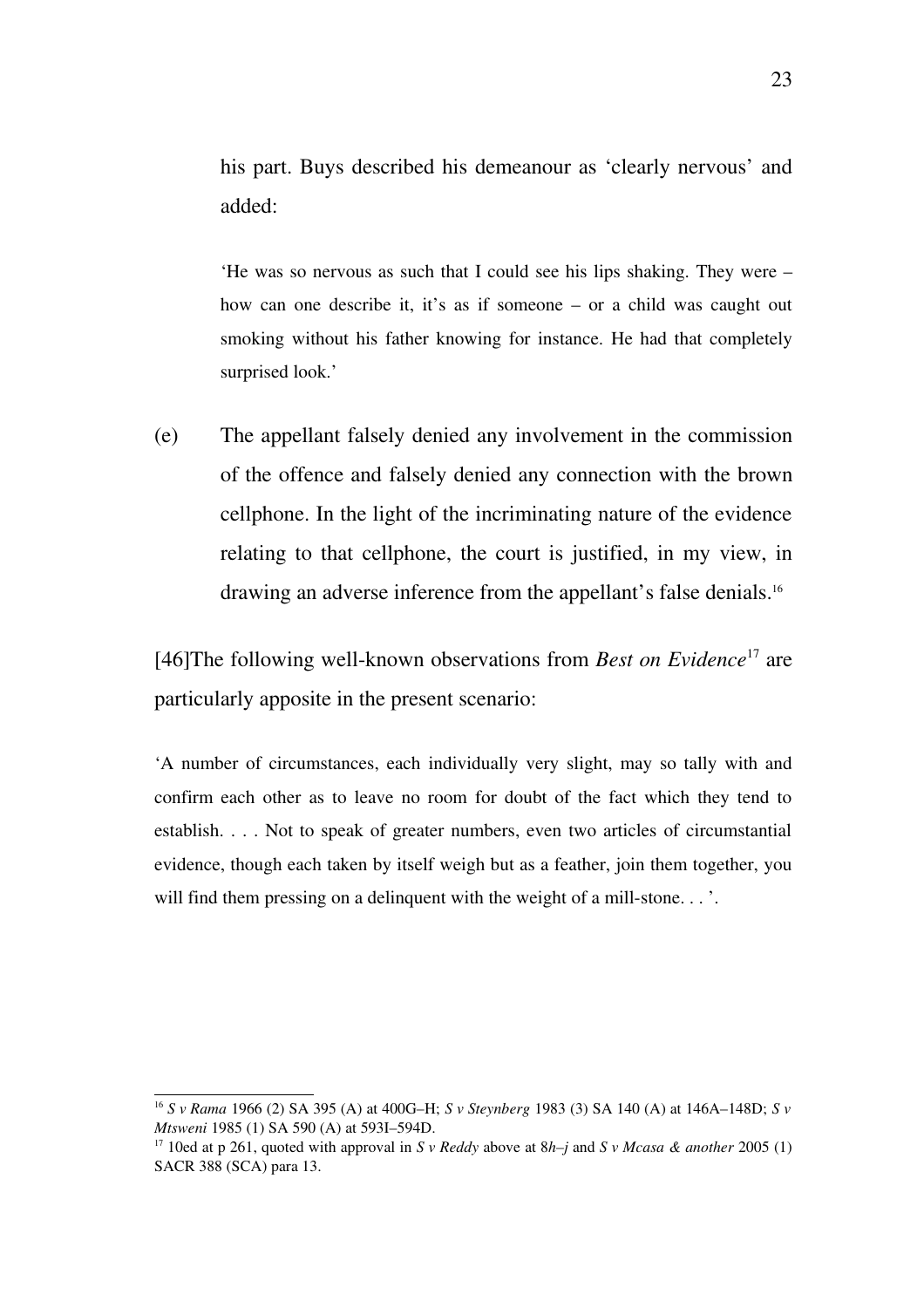[47]Based on the circumstantial evidence in this case, I am satisfied that the state has proved the guilt of the appellant beyond all reasonable doubt. In the result the appeal is dismissed.

> B M GRIESEL Acting Judge of Appeal